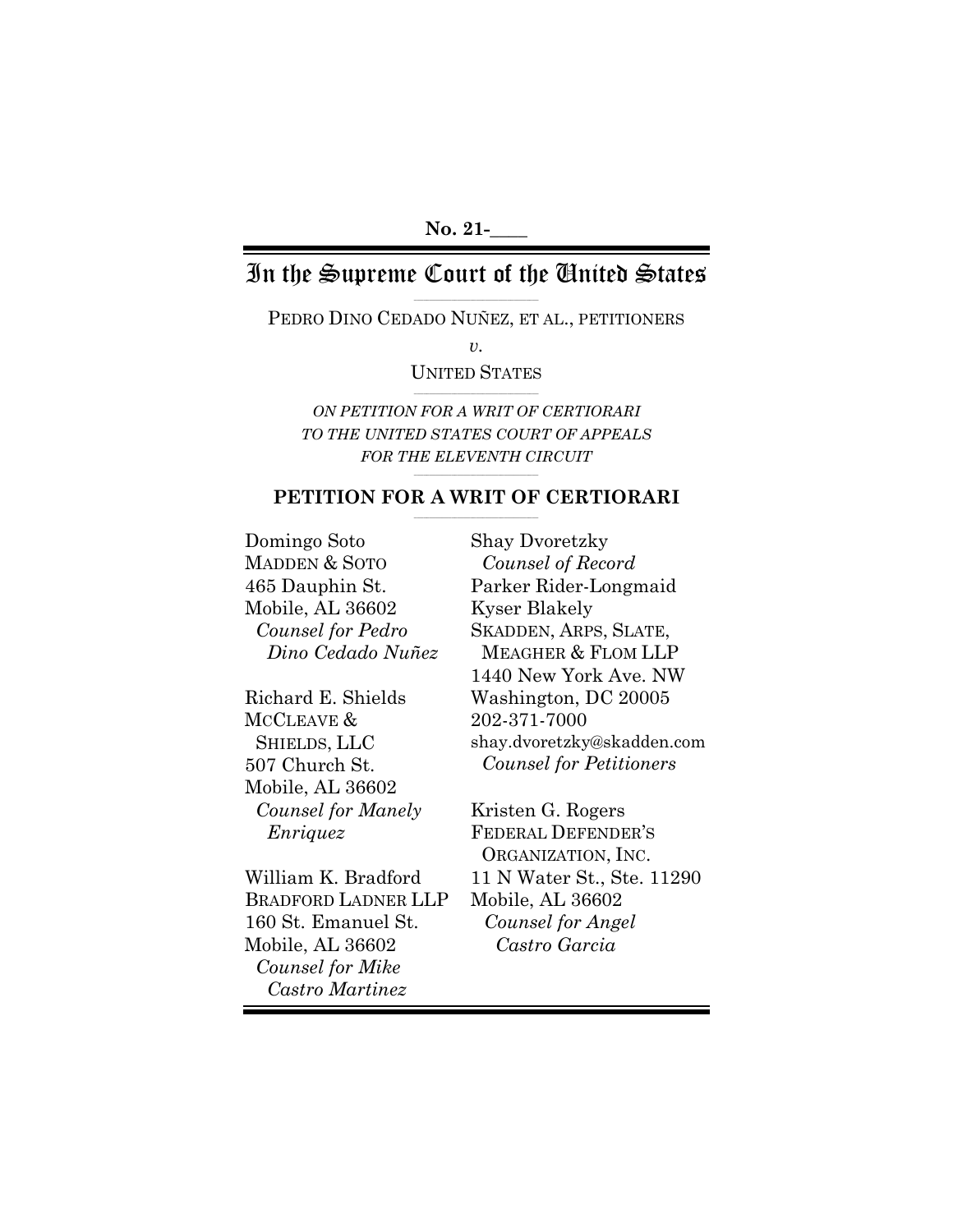#### **QUESTION PRESENTED**

<span id="page-1-0"></span>The Maritime Drug Law Enforcement Act authorizes the United States to prosecute certain drug crimes committed aboard a "covered vessel." 46 U.S.C. § 70503(a). One way the government can prove that a vessel is "covered" and thus subject to the Act is by showing that the vessel is "without nationality, "or nationless. *Id.*  $\S 70502(d)(1)$ . The Act specifies three scenarios in which a vessel can be classified as nationless. *Id.* In two of the scenarios, the master or individual in charge of the vessel must affirmatively claim nationality (which can be done in one of three ways), and the nation being claimed must then deny or fail to corroborate the claim. *Id.* §§ 70502(d)(1)(A)  $\&$  (C), 70502(e). The third and final scenario arises when the master or individual in charge fails to make a claim of nationality in response to an officer's "request" for such a claim to be made. *Id.*  $§ 70502(d)(1)(B).$ 

The Second Circuit holds that those three enumerated ways of establishing jurisdiction are exhaustive. Thus, if nobody on the vessel makes a claim of nationality or registry and federal law enforcement officers don't ask for one, the prosecution cannot establish jurisdiction. But the Eleventh Circuit here "reached the opposite conclusion," App. 17a, joining the First and Third Circuits in holding that the three enumerated scenarios are merely examples. In those courts' view, customary international law provides the jurisdictional test.

The question presented is whether the three ways to identify nationless vessels enumerated in  $\S 70502(d)(1)$  are exhaustive.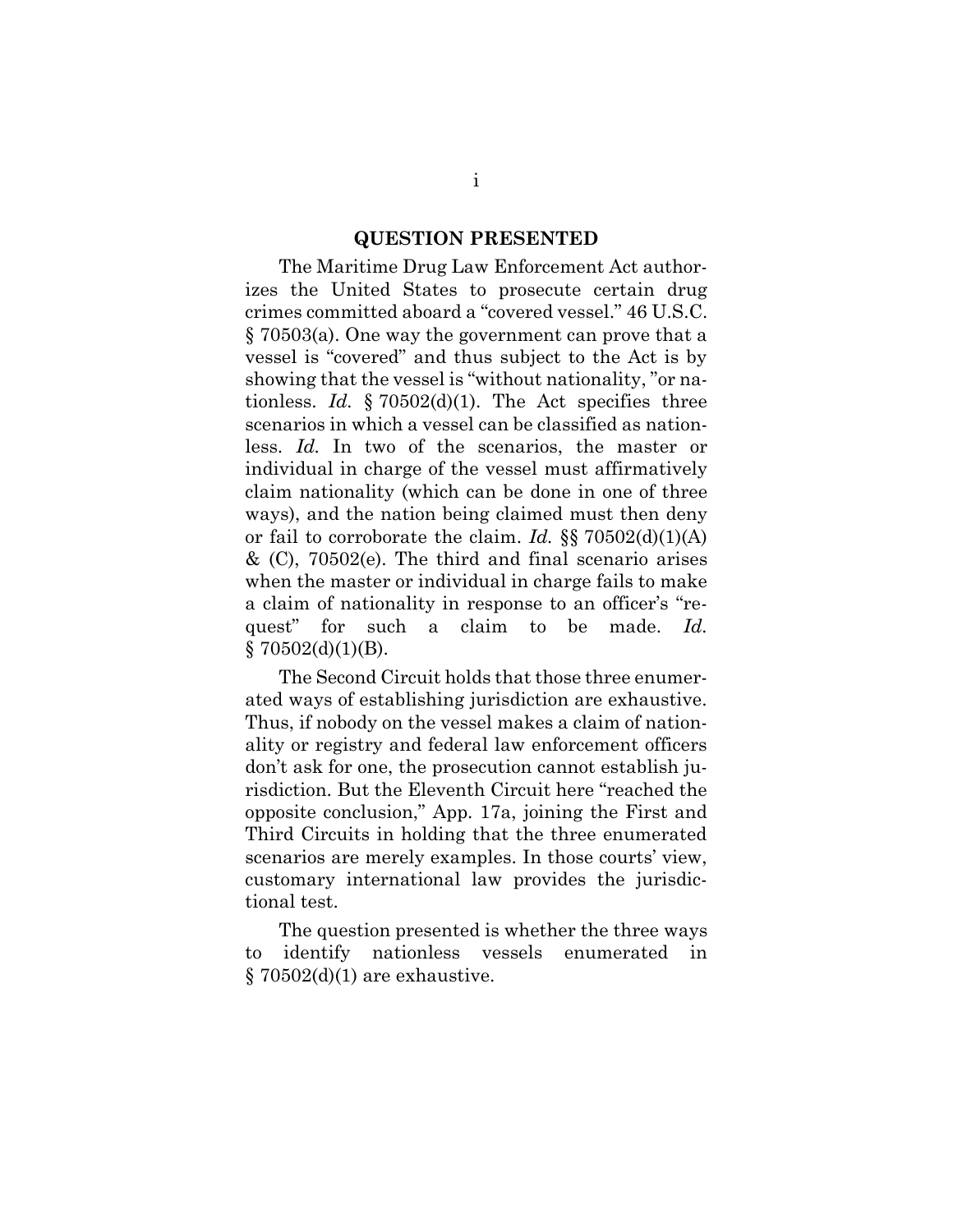### **PARTIES TO THE PROCEEDING**

<span id="page-2-0"></span>Petitioners are Pedro Dino Cedado Nuñez, Angel Castro Garcia, Manely Enriquez, and Mike Castro Martinez. Petitioners were the defendants before the district court and appellants in the court of appeals.

Respondent, the United States of America, prosecuted Petitioners before the district court and was the appellee before the court of appeals.

### **RELATED PROCEEDINGS**

<span id="page-2-1"></span>United States Court of Appeals (11th Cir.):

*United States v. Cedado Nuñez*, No. 19-14181 (June 17, 2021) (affirming convictions)

United States District Court (S.D. Ala.):

*United States v. Castro Garcia*, No. 1:19-cr-33-JB-N(1) (Oct. 22, 2019) (judgment)

*United States v. Cedado Nuñez*, No. 1:19-cr-33-JB-N(2) (Oct. 22, 2019) (judgment)

*United States v. Enriquez*, No. 1:19-cr-33-JB-N(3) (Oct. 22, 2019) (judgment)

*United States v. Castro Martinez*, No. 1:19-cr-33- JB-N(4) (Oct. 22, 2019) (judgment)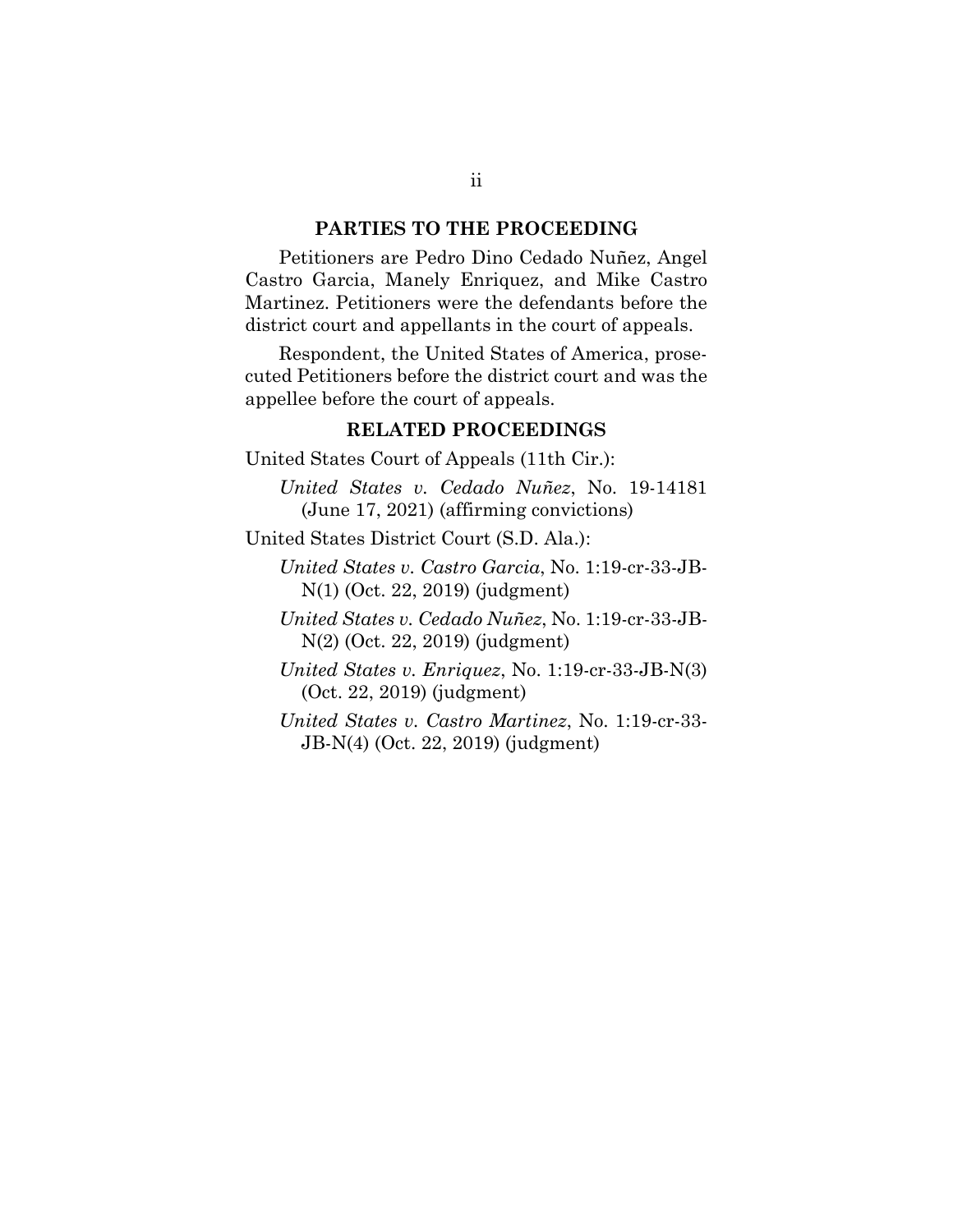## **TABLE OF CONTENTS**

| PARTIES TO THE PROCEEDING |                                                                                                                                    |                                                                                                                              |  |  |
|---------------------------|------------------------------------------------------------------------------------------------------------------------------------|------------------------------------------------------------------------------------------------------------------------------|--|--|
|                           |                                                                                                                                    |                                                                                                                              |  |  |
|                           |                                                                                                                                    |                                                                                                                              |  |  |
|                           |                                                                                                                                    |                                                                                                                              |  |  |
|                           |                                                                                                                                    |                                                                                                                              |  |  |
|                           |                                                                                                                                    |                                                                                                                              |  |  |
|                           |                                                                                                                                    | STATUTORY PROVISIONS INVOLVED  5                                                                                             |  |  |
|                           |                                                                                                                                    |                                                                                                                              |  |  |
|                           | $A_{1}$                                                                                                                            |                                                                                                                              |  |  |
|                           | $\mathbf{B}$                                                                                                                       | Factual and procedural background6                                                                                           |  |  |
|                           |                                                                                                                                    | REASONS FOR GRANTING THE PETITION 10                                                                                         |  |  |
| I.                        | The circuits are split over how to interpret<br>the Maritime Drug Law Enforcement Act,<br>and the split is outcome-determinative11 |                                                                                                                              |  |  |
|                           | A.                                                                                                                                 | The Second Circuit interprets the Act's<br>definition of "vessel without nationality"                                        |  |  |
|                           | В.                                                                                                                                 | The Eleventh Circuit interprets the Act's<br>definition of "vessel without nationality"                                      |  |  |
|                           | C.                                                                                                                                 | The First and Third Circuits likewise<br>read the definition of "vessel without<br>nationality" as a nonexhaustive list.  17 |  |  |
| Н.                        |                                                                                                                                    | This case is an excellent vehicle for deciding<br>an important question of federal law20                                     |  |  |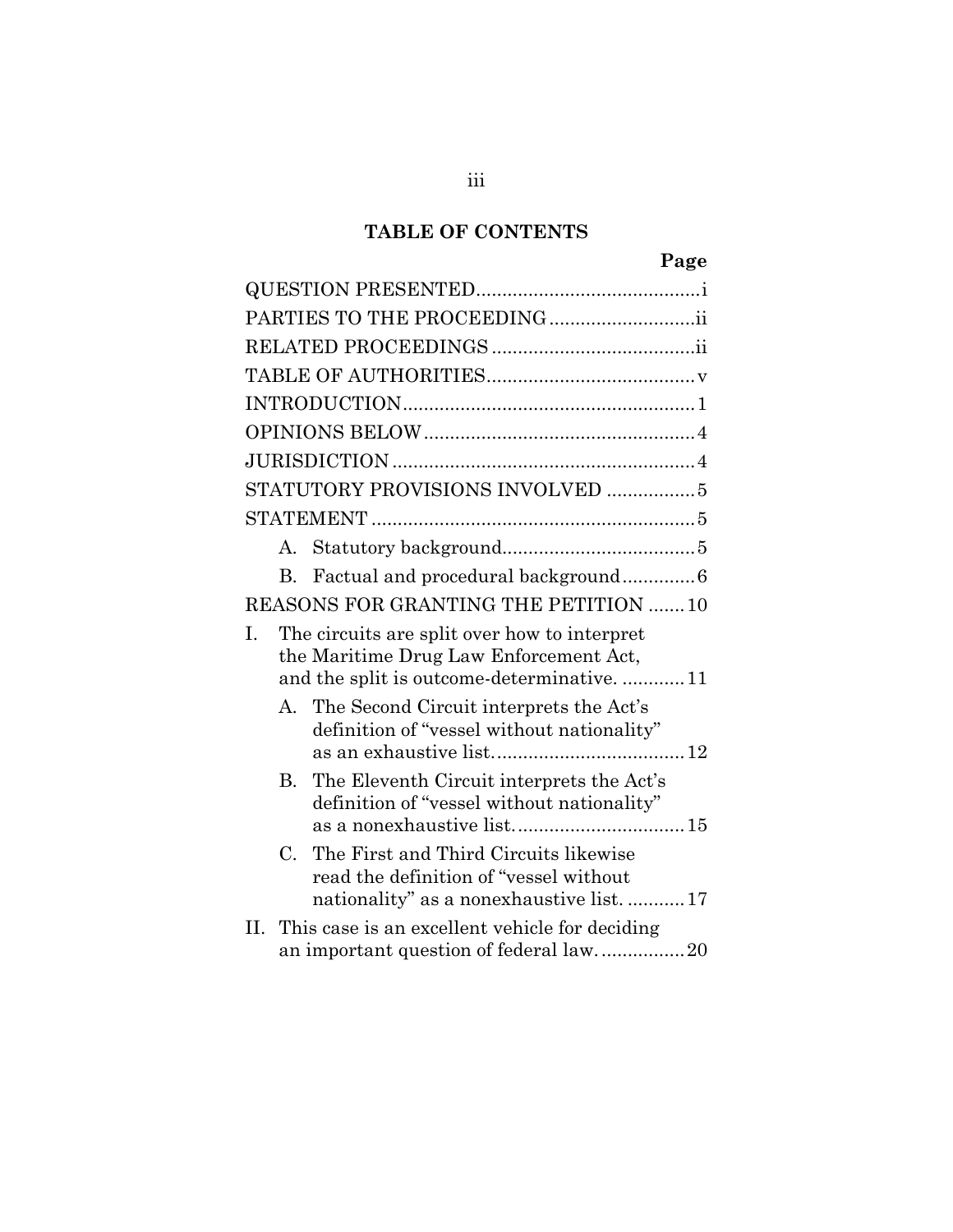## **TABLE OF CONTENTS**

# (continued)

# **Page**

|  | A. The district court should have dismissed |  |  |
|--|---------------------------------------------|--|--|
|  | B. The Eleventh Circuit's analysis          |  |  |
|  |                                             |  |  |
|  |                                             |  |  |

| Court of appeals opinion,                                                                    |
|----------------------------------------------------------------------------------------------|
| District court transcript with<br>final ruling on jurisdiction,<br>June 28, 201928a          |
| District court transcript with<br>preliminary ruling on<br>jurisdiction,<br>June 21, 201933a |
|                                                                                              |
| 46 U.S.C. § 7050351a                                                                         |
| 46 U.S.C. § 7050453a                                                                         |
|                                                                                              |

iv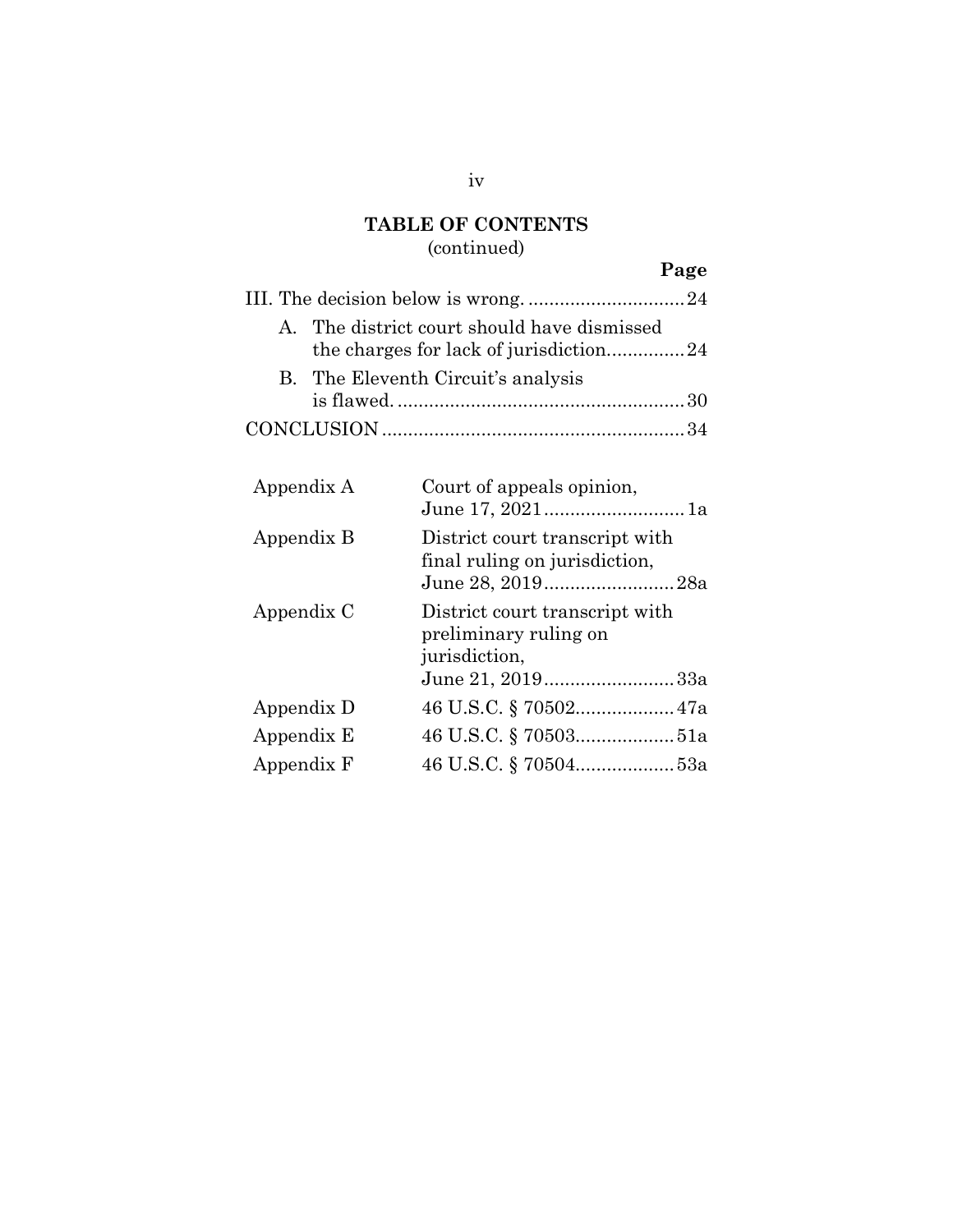# **Page(s)**

## <span id="page-5-0"></span>**CASES**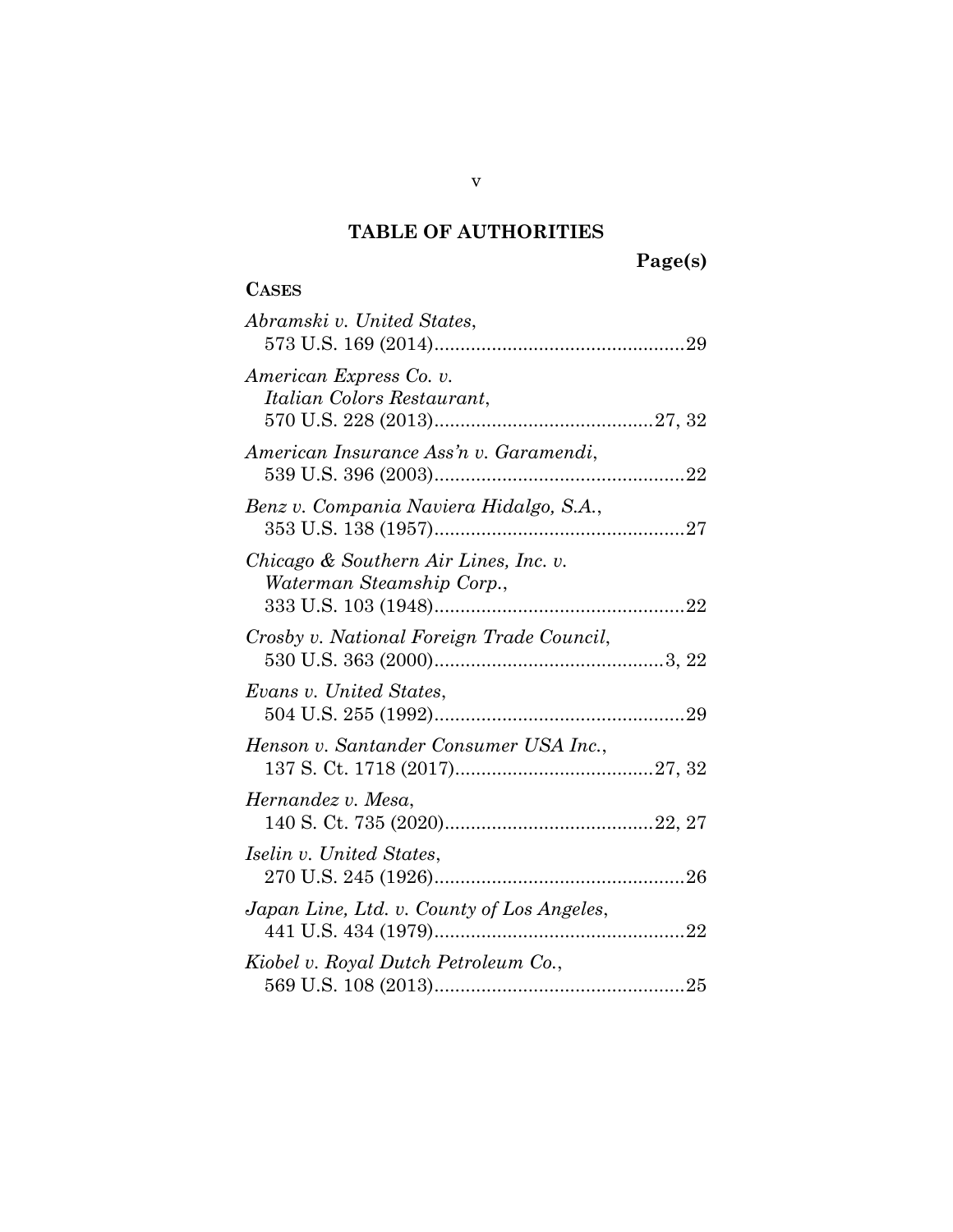# (continued)

| Maracich v. Spears,                                             |  |
|-----------------------------------------------------------------|--|
| Morrison v. National Australia Bank Ltd.,                       |  |
| National Ass'n of Manufacturers. v.<br>Department of Defense,   |  |
| Omni Capital International Ltd. v.<br>Rudolf Wolff & Co., Ltd., |  |
| Parker Drilling Management Services, Ltd. v.                    |  |
| Pasquantino v. United States,                                   |  |
| Republic of Argentina v. Weltover, Inc.,                        |  |
| RJR Nabisco, Inc. v. European Community,                        |  |
| Rodriguez v. United States,                                     |  |
| Romag Fasteners, Inc. v. Fossil, Inc.,                          |  |
| Skilling v. United States,                                      |  |
| United States v. Bass,                                          |  |

vi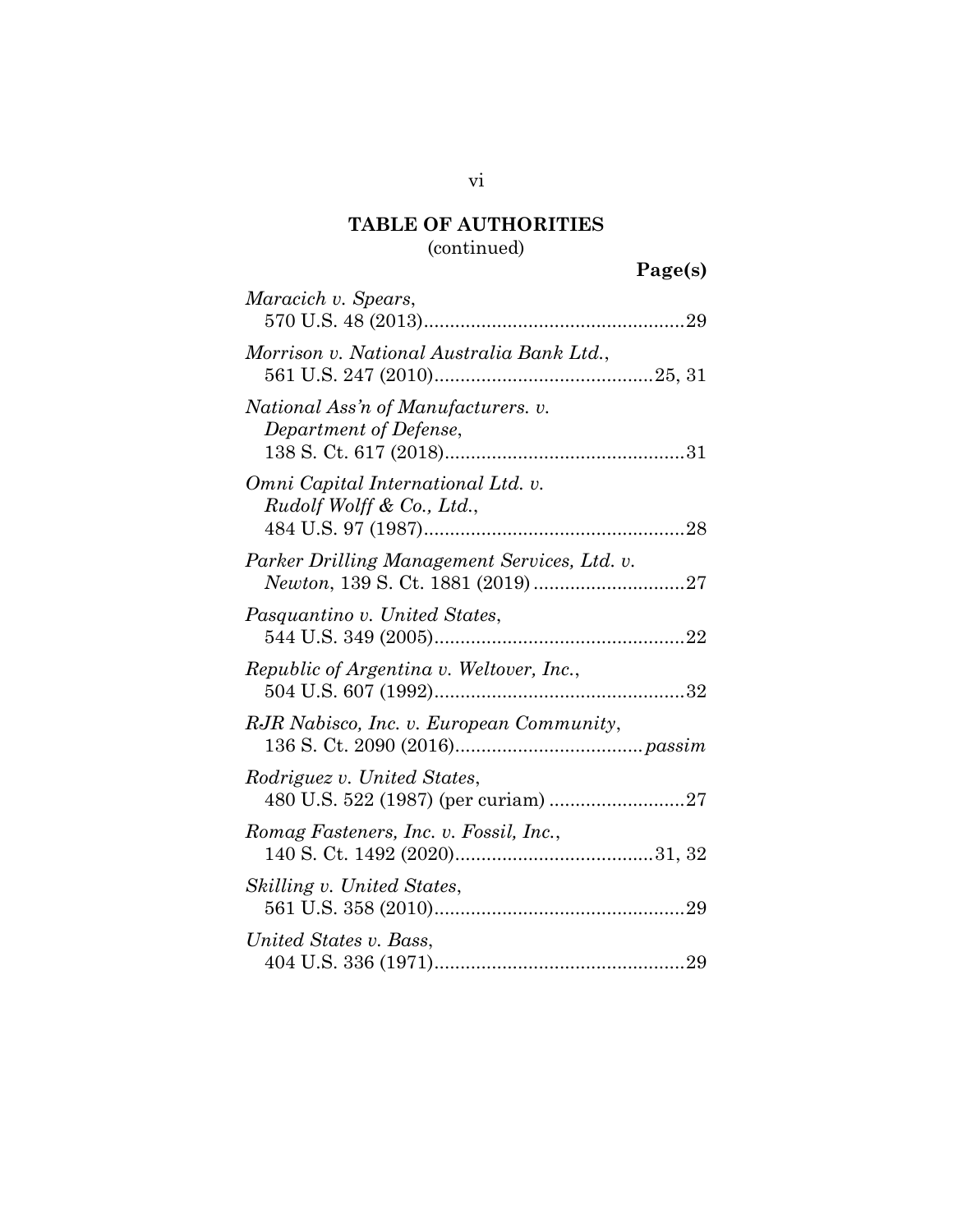# (continued)

| lgel<br>S I<br>я |
|------------------|
|------------------|

| United States v. Matos-Luchi,                                         |
|-----------------------------------------------------------------------|
| United States v. Miranda,<br>780 F.3d 1185 (D.C. Cir. 2015)3, 21, 23  |
| United States v. Nasir,<br>No. 18-2888, 2021 WL 5173485               |
| United States v. Prado,                                               |
| United States v. Rosero,<br>42 F.3d 166 (3d Cir. 1994)  2, 17, 18, 19 |
| United States v. Tinoco,<br>304 F.3d 1088 (11th Cir. 2002)3, 21       |
| United States v. Wiltberger,                                          |
| Van Buren v. United States,                                           |
| <b>STATUTES</b>                                                       |
|                                                                       |
|                                                                       |
|                                                                       |
|                                                                       |
|                                                                       |
|                                                                       |
|                                                                       |

vii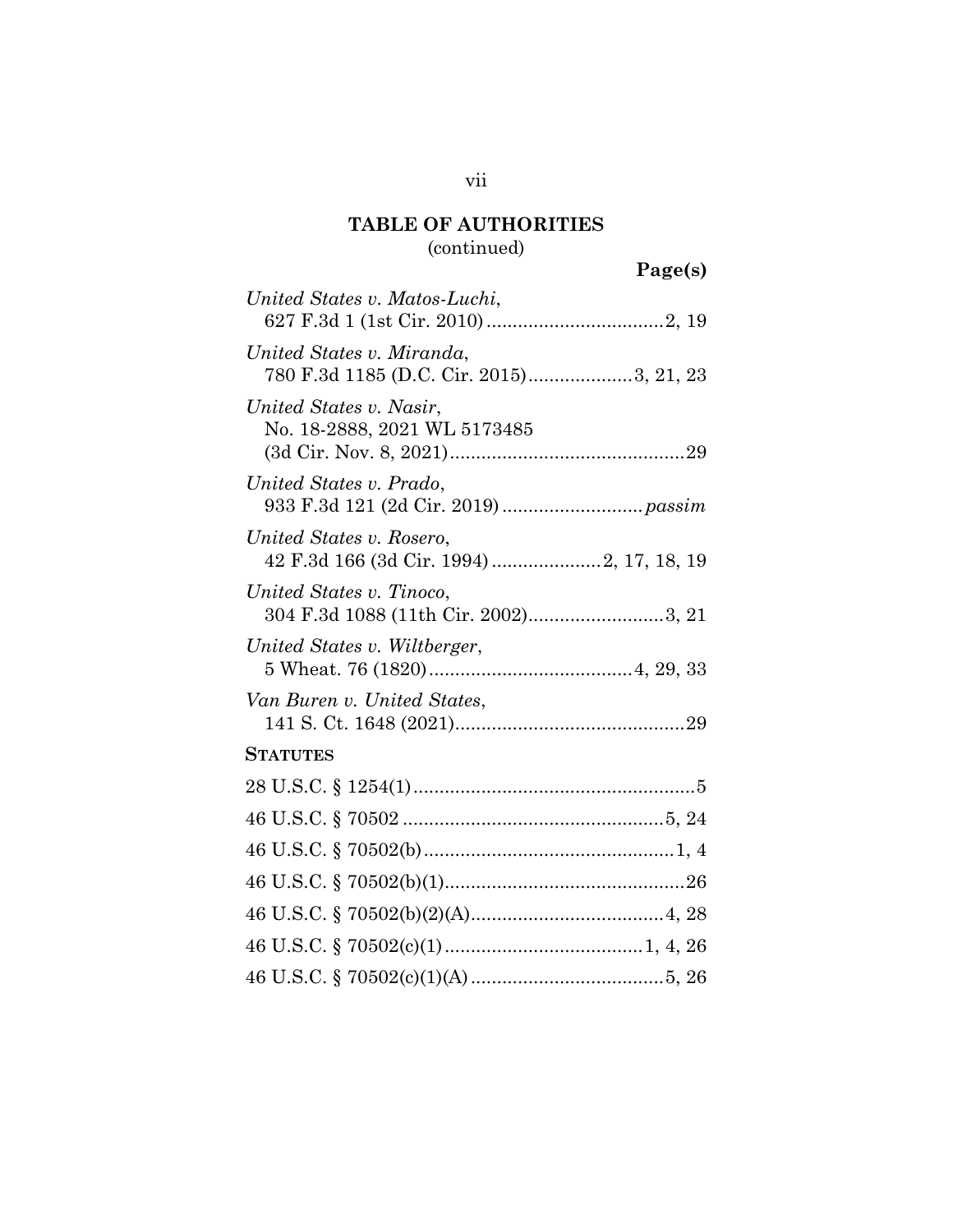## (continued)

# Page(s)

### viii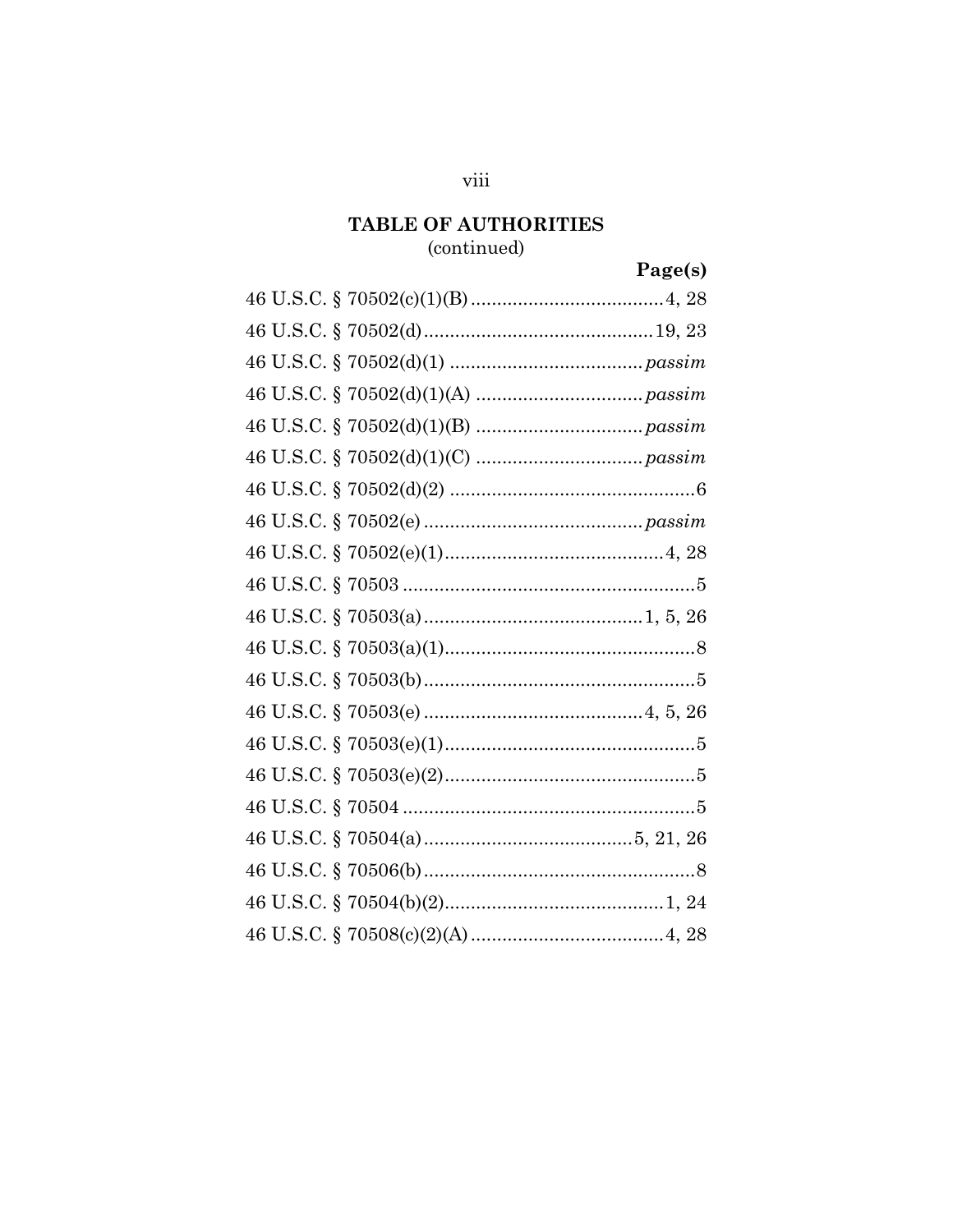## **TABLE OF AUTHORITIES** (continued)

**Page(s)**

### **OTHER AUTHORITIES**

| Anti-Drug Abuse Act of 1986,                |  |
|---------------------------------------------|--|
| Pub. L. 99-570, § 3202, 100 Stat. 3207 27   |  |
| Antonin Scalia and Bryan A. Garner,         |  |
|                                             |  |
| The Federalist No. 42 (J. Cooke ed. 1961)22 |  |
| The Federalist No. 80 (J. Cooke ed. 1961)22 |  |

ix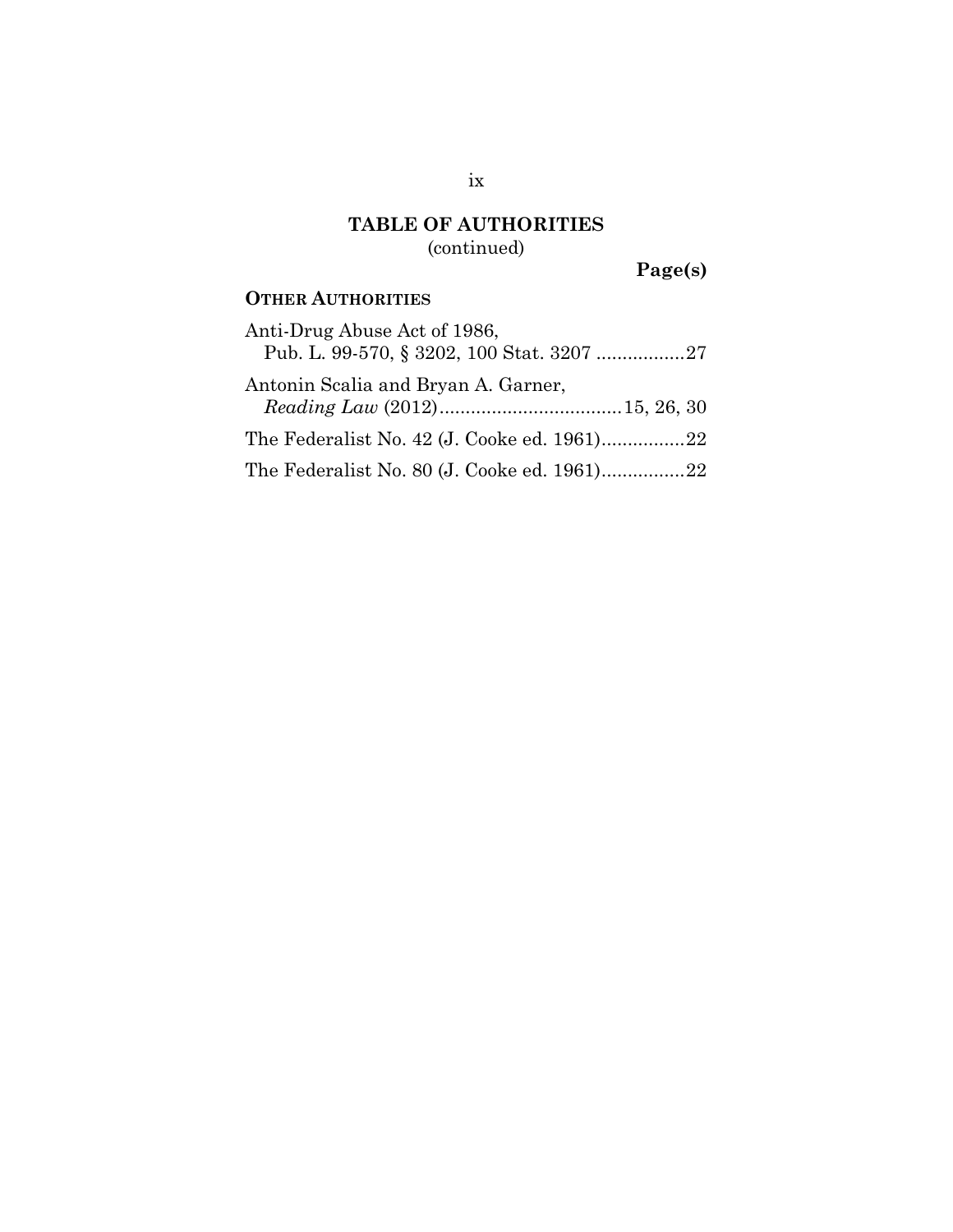### **INTRODUCTION**

<span id="page-10-0"></span>This case presents an acknowledged circuit split over an important issue of federal law: whether the three ways to identify "vessel[s] without nationality" set out in the Maritime Drug Law Enforcement Act (MDLEA or Act) are exhaustive, as the Second Circuit holds, or whether courts should instead treat them only as examples while looking to customary international law, as the First, Third, and Eleventh Circuits hold. The split is clear and, as the Eleventh Circuit acknowledged below, it is outcome-determinative. What's more, the circuit conflict undermines Congress' policy choices and the United States' ability to speak with one voice to foreign nations. This case is an excellent vehicle for resolving the disagreement on this important question.

**1.** Congress enacted the MDLEA to proscribe drug-trafficking "upon the high seas." 46 U.S.C. § 70504(b)(2). To calibrate the Act's extraterritorial reach, Congress prohibited drug-related activity committed on a "covered vessel," a term the statute comprehensively defines. *See id.* §§ 70502(b), (c)(1),  $(d)(1)$ , 70503 $(a)$ ,  $(e)$ . The type of "covered vessel" at issue here is a "vessel without nationality." *Id.* § 70502(d)(1). Congress specified just three ways to find a vessel to be "without nationality" (or "nationless," for short). *Id.* Two of those scenarios require the master or individual in charge of the vessel to make a claim of nationality and the claimed foreign nation to deny or fail to corroborate the claim. *Id.* § 70502(d)(1)(A), (C). The third and final enumerated scenario requires an authorized "officer of the United States" to "request" a claim of nationality. *Id.*  $\S 70502(d)(1)(B)$ . The vessel may be treated as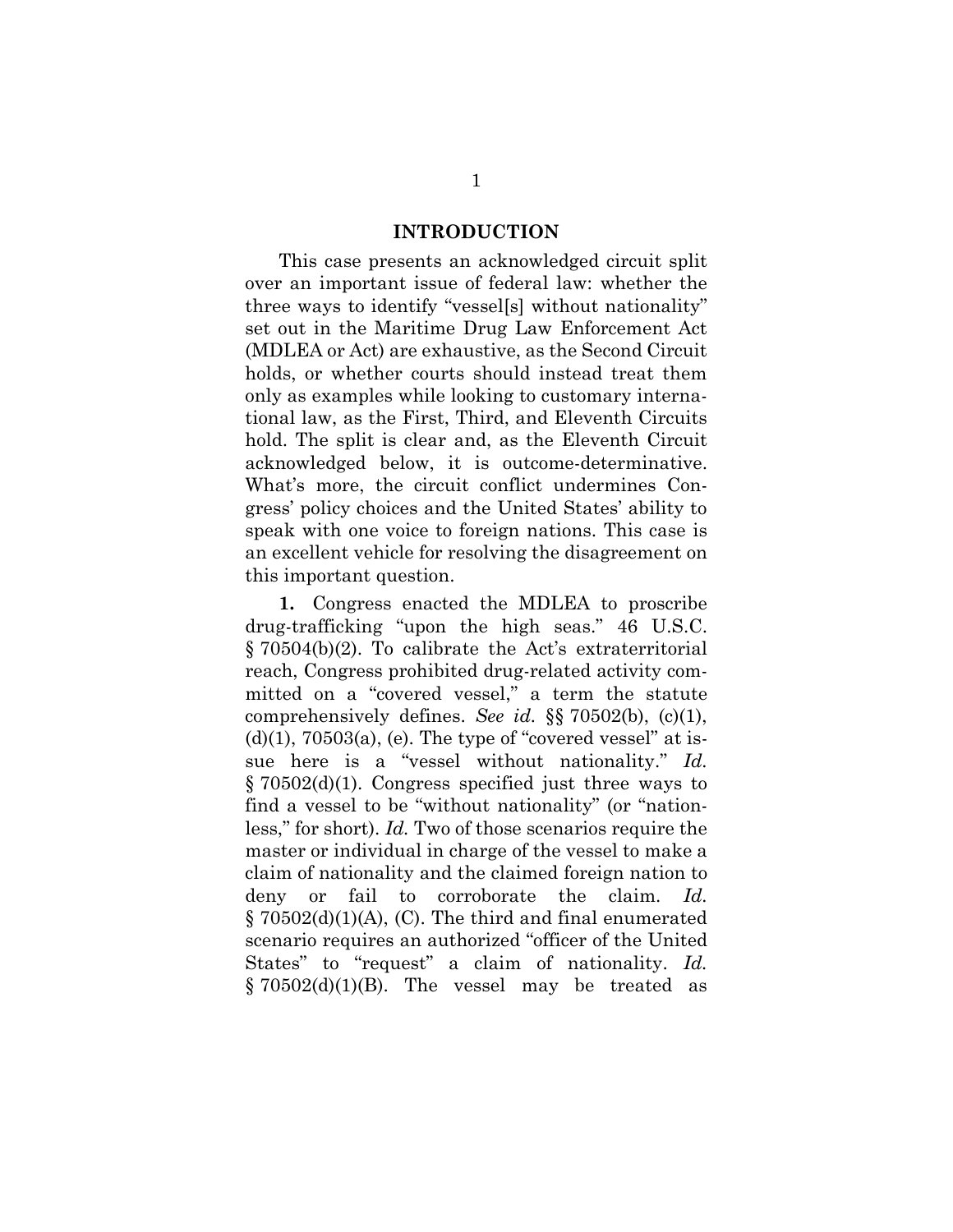nationless "on [such a] request" if the master or individual in charge fails to respond. *Id.*

**2.** In the Second Circuit, those vessels that Congress specified as being "without nationality" are exclusive. *United States v. Prado*, 933 F.3d 121, 129- 30 (2d Cir. 2019). In other words, Congress identified every way a vessel can be nationless. Courts are not free to identify other circumstances that might make a vessel nationless. So when no claim of nationality is made, the government must show that the officers asked for one, as  $\S 70502(d)(1)(B)$ 's plain text requires. *Id.* at 130-32. If the government cannot make that showing, then the court must dismiss the prosecution for lack of jurisdiction. *See id.* at 130.

The First, Third, and Eleventh Circuits, in contrast, interpret Congress' categories of "vessel[s] without nationality" as a mere set of "examples," "not an exhaustive list." App. 11a; *United States v. Matos-Luchi*, 627 F.3d 1, 4 (1st Cir. 2010); *United States v. Rosero*, 42 F.3d 166, 169-70 (3d Cir. 1994). Those courts then look to "customary international law" to fill the perceived gaps. And, as relevant here, when no claim of nationality is made, those circuits permit the government to establish jurisdiction without having to show that the officers made a "request" for a claim of nationality. App. 11a-12a; *Matos-Luchi*, 627 F.3d at 6; *Rosero*, 42 F.3d at 170-71.

That disagreement is outcome-determinative. Here, the Coast Guard, suspecting drug-related activity, intercepted Petitioners' vessel about 50 miles from the coast of the Dominican Republic. The boat wasn't flying a flag, and when Coast Guard officers approached, they saw Petitioners throwing overboard bales later discovered to contain cocaine. In the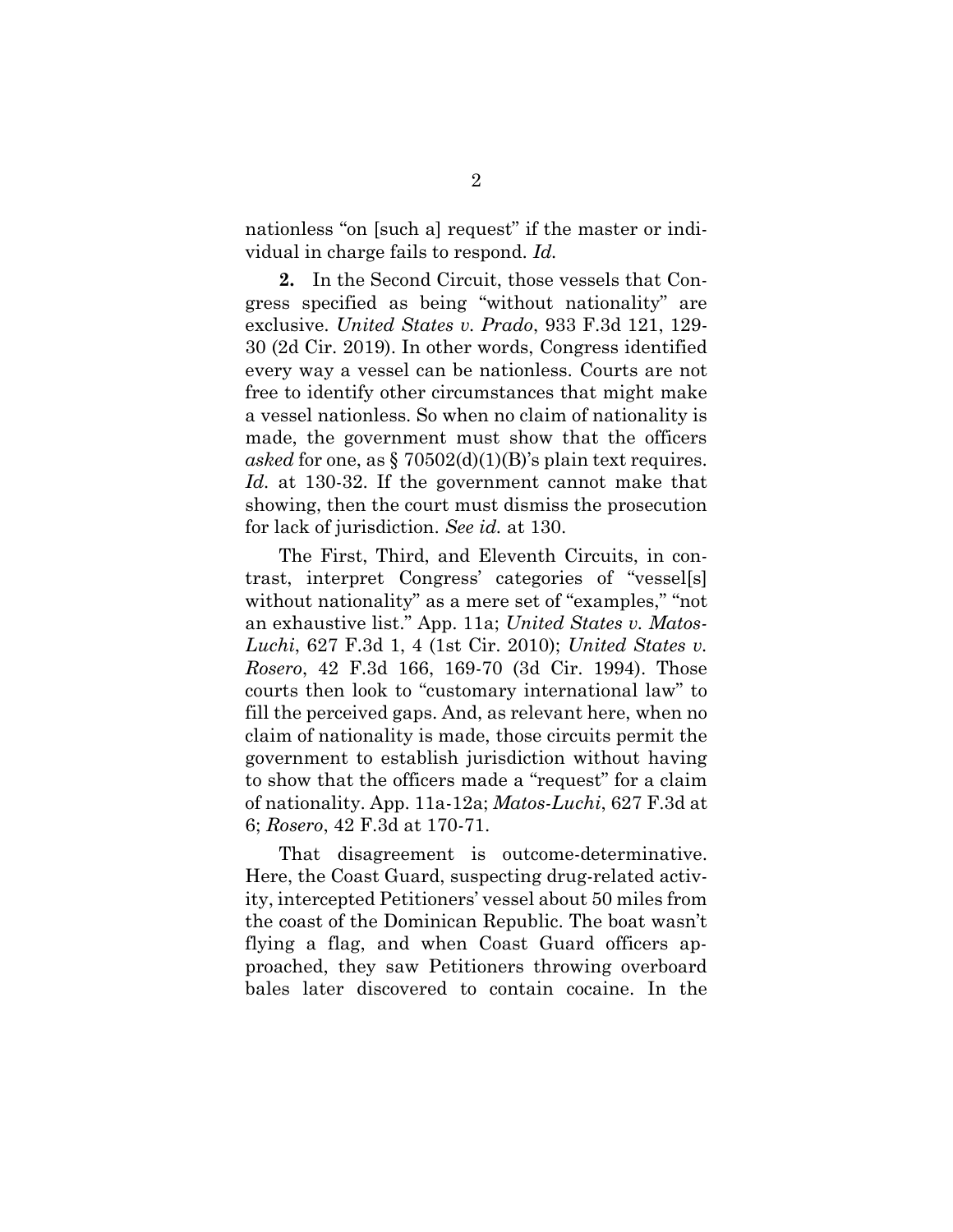ensuing interaction, Petitioners made no claim of nationality, and the officers didn't ask for one. The officers arrested Petitioners and charged them in federal court in Alabama.

Alabama made all the difference. Had the government charged Petitioners in New York, the district court would have pointed to *Prado* and thrown out the prosecution. With no affirmative claim of nationality or registry, the government couldn't satisfy § 70502(d)(1)(A) or (C), and because officers made no "request" for such a claim, it couldn't satisfy (B) either. The Eleventh Circuit recognized as much, but simply "reached the opposite conclusion," App. 17a, by turning to customary international law.

**3.** The question presented is important. Because the Act applies extraterritorially, Congress crafted it carefully to avoid friction with foreign nations. *See United States v. Miranda*, 780 F.3d 1185, 1193-94 (D.C. Cir. 2015); *United States v. Tinoco*, 304 F.3d 1088, 1109 (11th Cir. 2002). Congress determined that only certain vessels should be "covered," and by defining that term in great detail, Congress signaled to foreign nations the precise reach of U.S. law. But the circuit split undermines Congress' judgment, because it leaves both foreign nations and federal officers unsure about how to proceed. The split also prevents the Nation from speaking with a uniform message to foreign sovereigns. *See, e.g.*, *Crosby v. Nat'l Foreign Trade Council*, 530 U.S. 363, 381 (2000).

**4.** Still worse, the decision below is wrong. The Act's text, structure, context, and purpose all make clear that the definition of "vessel without nationality" in § 70502(d)(1) is exhaustive. The presumption against extraterritoriality requires Congress to speak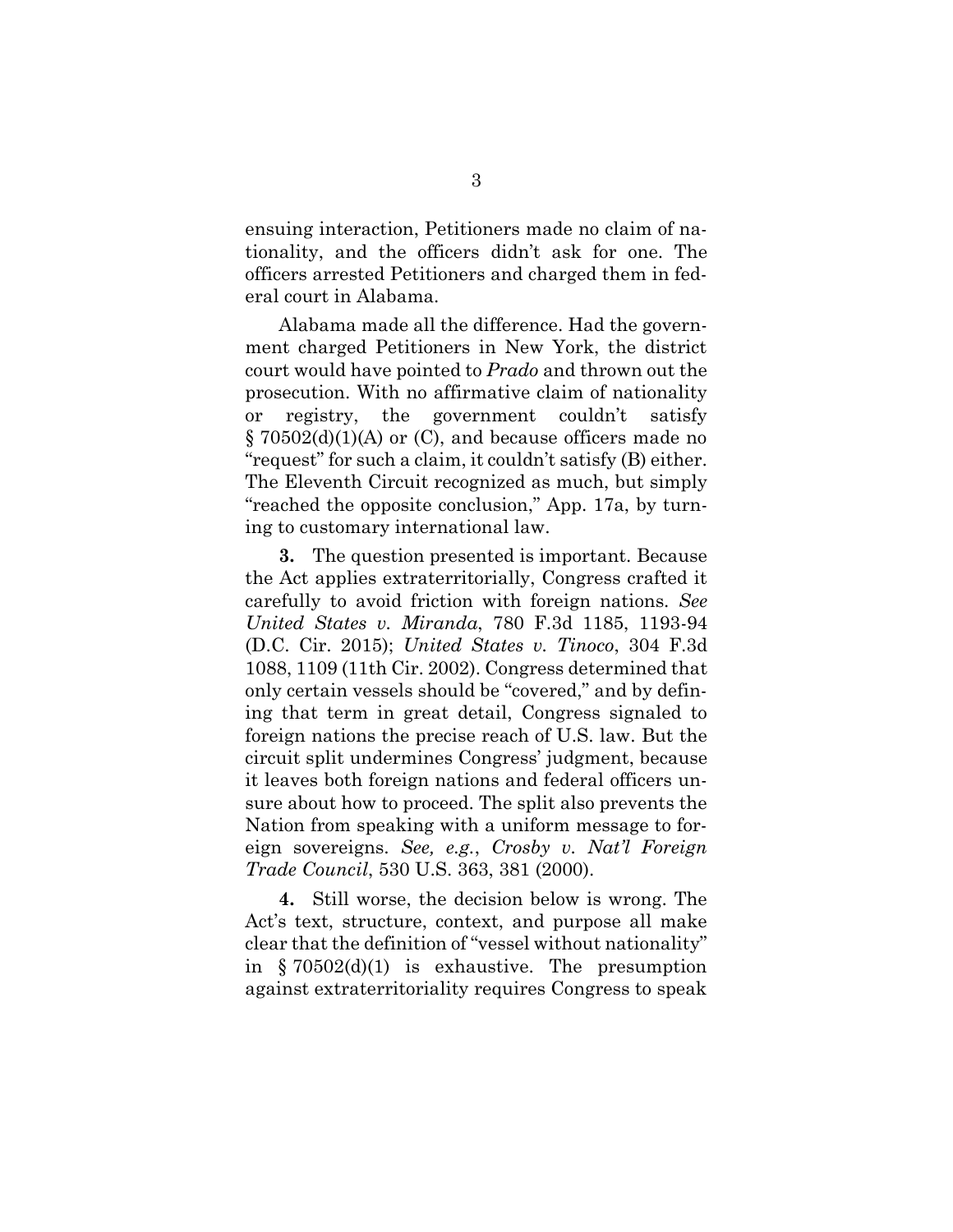clearly when extending American law beyond our borders. And here, Congress did not "affirmatively and unmistakably" instruct courts to supplement the Act to reach vessels not identified in the statute. *RJR Nabisco, Inc. v. European Community*, 136 S. Ct. 2090, 2100 (2016). Much to the contrary, Congress provided a comprehensive and reticulated definition of the term "covered vessel." *See* 46 U.S.C. §§ 70502(b), (c)(1), (d)(1), 70503(e). Congress left no holes in those provisions for courts to plug.

Several other canons of construction point in the same direction. For instance, Congress pointed to international law in *other* provisions of the Act, *see id.*  $\S$ §70502(b)(2)(A), (c)(1)(B), (e)(1), 70508(c)(2)(A), but chose *not* to incorporate international law when defining "vessel without nationality." Courts must presume that choice was deliberate. And to the extent that any ambiguity remains, the question should be resolved in favor of lenity—the venerable rule, "perhaps not much less old than [statutory] construction itself," as Chief Justice Marshall put it, "that penal laws are to be construed strictly." *United States v. Wiltberger*, 5 Wheat. 76, 95 (1820).

The Court should grant review.

#### **OPINIONS BELOW**

<span id="page-13-0"></span>The opinion of the court of appeals (App. 1a-27a) is reported at 1 F.4th 976. The relevant rulings of the district court (App. 28a-46a) are unreported.

#### **JURISDICTION**

<span id="page-13-1"></span>The court of appeals entered its judgment on June 17, 2021. By orders dated March 19, 2020, and July 19, 2021, the Court extended the time to file a petition for a writ of certiorari to November 15, 2021, 150 days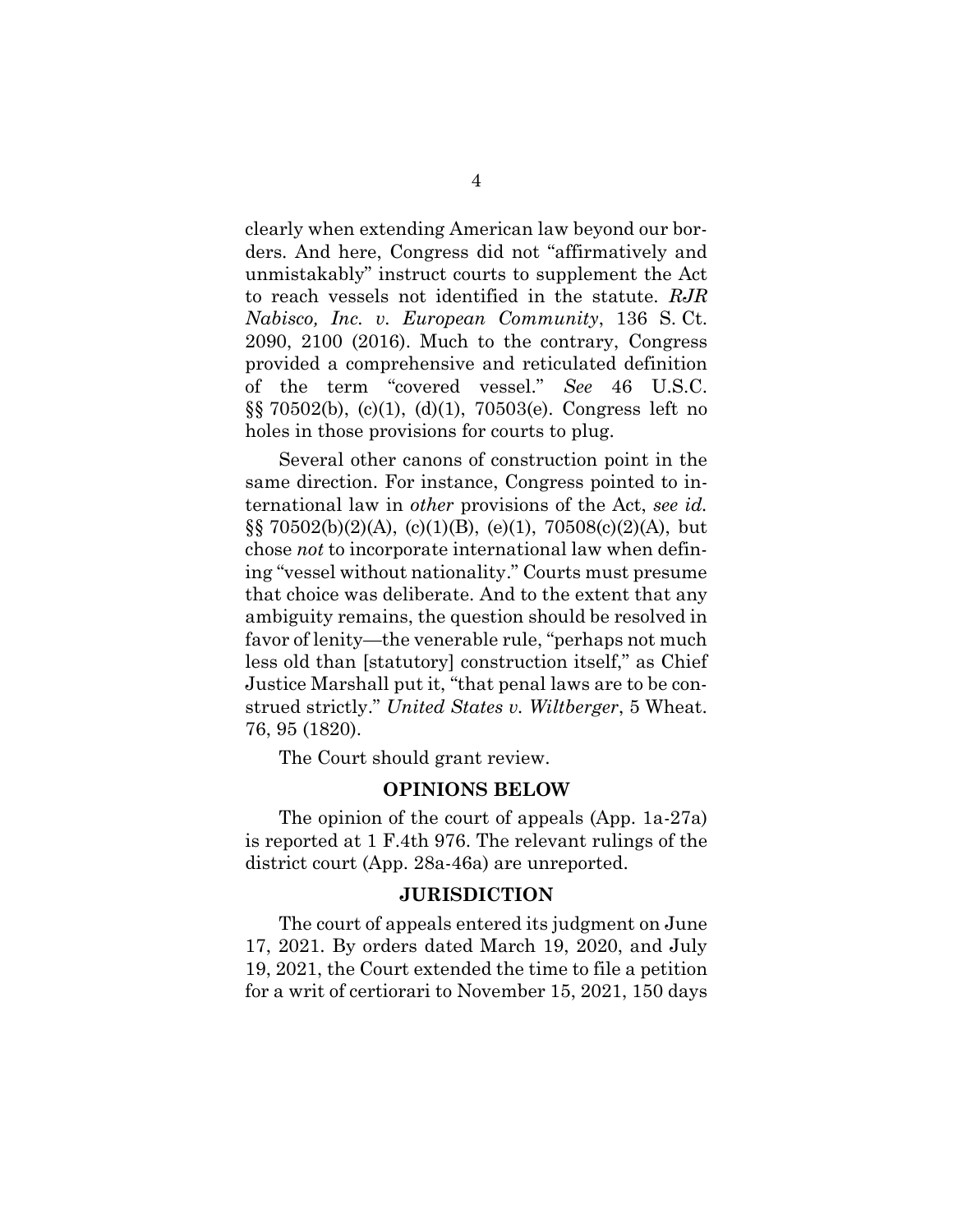from the judgment of the court of appeals. The Court has jurisdiction under 28 U.S.C. § 1254(1).

### **STATUTORY PROVISIONS INVOLVED**

<span id="page-14-0"></span>The relevant provisions of the Maritime Drug Law Enforcement Act, 46 U.S.C. §§ 70502–70504, are reproduced in the appendix. *See* App. 47a-53a.

### **STATEMENT**

#### <span id="page-14-1"></span>**A. Statutory background**

<span id="page-14-2"></span>The Maritime Drug Law Enforcement Act criminalizes drug-related activity committed aboard a "covered vessel." 46 U.S.C. § 70503(a). As its name suggests, the Act reaches beyond the Nation's borders, explicitly stating that its prohibitions apply "even though the [conduct] is committed outside the territorial jurisdiction of the United States." *Id.* § 70503(b). Jurisdiction under the MDLEA is "not an element of an offense," but a "preliminary question[] … to be determined solely by the trial judge." *Id.* § 70504(a).

The definition of "covered vessel" is what limits the Act's extraterritorial reach. *See id.* § 70503(e). A vessel is "covered" if the person engaging in the drug crime is a U.S. citizen or resident alien. *Id.* § 70503(e)(2). A vessel is also "covered" if it is "a vessel of the United States" or "a vessel subject to the jurisdiction of the United States." *Id.* § 70503(e)(1).

The question presented here centers on the scope of "vessel subject to the jurisdiction of the United States." Congress defined that term to reach six kinds of vessels, only one of which is relevant here: "a vessel without nationality." *Id.* § 70502(c)(1)(A). The "term 'vessel without nationality' includes" three scenarios. *Id.* § 70502(d)(1).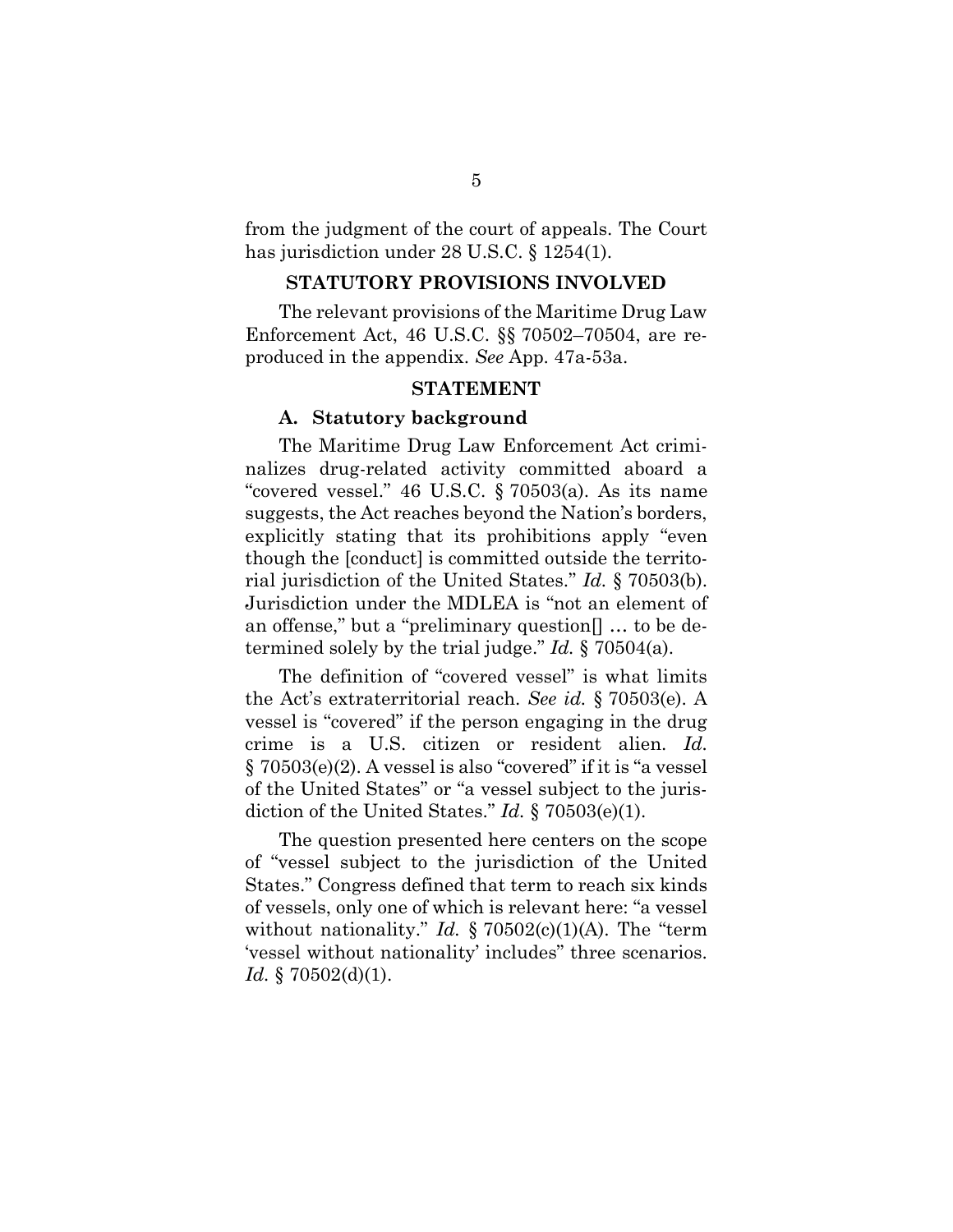*First*, a vessel is "without nationality" when "the master or individual in charge makes a claim of registry that is denied by the nation whose registry is claimed." *Id.* § 70502(d)(1)(A). *Second*, and similarly, a vessel is "without nationality" when "the master or individual in charge makes a claim of registry … for which the claimed nation of registry does not affirmatively and unequivocally assert that the vessel is of its nationality." *Id.* § 70502(d)(1)(C). *Finally*, a vessel is "without nationality" when "the master or individual in charge fails, on request of an officer of the United States authorized to enforce applicable provisions of United States law, to make a claim of nationality or registry for that vessel." *Id.*  $\S 70502(d)(1)(B)$ . In sum, the first two scenarios require the master or individual in charge to make a claim of nationality, while the third scenario requires an officer to ask for a claim of nationality *and* requires the master or individual in charge not to respond.

The Act defines "claim of nationality or registry" to "include[] only" three things: (1) flying a nation's flag, (2) producing foreign registration documents, and (3) "a verbal claim of nationality or registry by the master or individual in charge." *Id.* § 70502(e). Upon a claim of nationality, the claimed foreign nation can respond via "radio, telephone, or similar oral or electronic means." *Id.* § 70502(d)(2). The foreign nation's response "is proved conclusively by certification of the Secretary of State or the Secretary's designee." *Id.*

### **B. Factual and procedural background**

<span id="page-15-0"></span>**1.** This case arises from the United States Coast Guard's interception of a small, flagless boat sailing between the Dominican Republic and Puerto Rico. App. 2a-3a. The guardsmen who spotted the boat from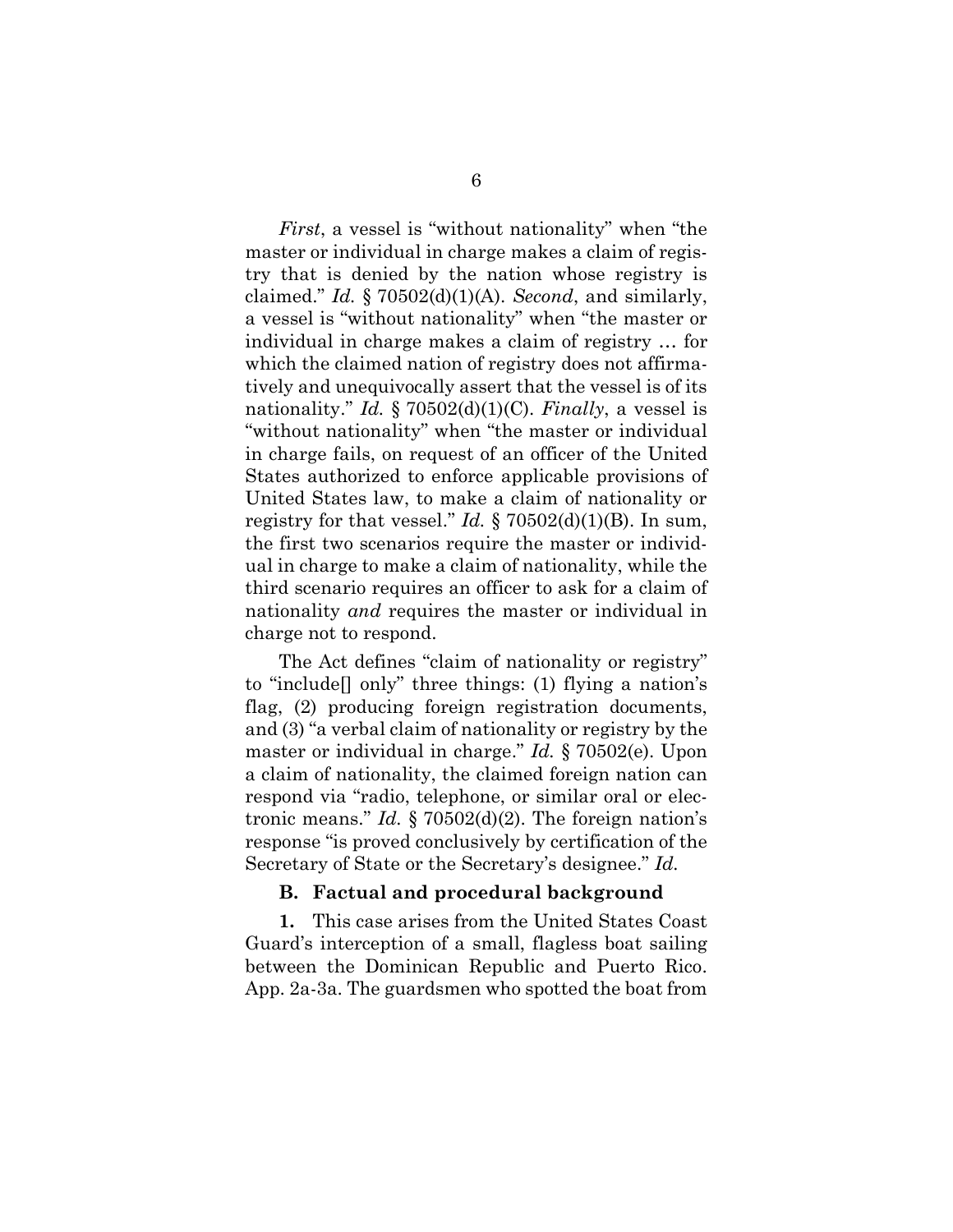the air suspected drug activity because the roughly 25-foot boat carried many fuel containers, lacked a visible name, and did not use navigation lights. App. 3a. So a nearby Coast Guard cutter deployed a crew to investigate. *Id.*

The Coast Guard crew intercepted the boat about 50 nautical miles from the Dominican Republic's coast. *Id.* The crew saw Petitioners, the only passengers aboard, tossing bales into the water (all of which were recovered and later found to contain cocaine). App. 3a-5a. An officer asked "who was the master, who was in charge." Petitioners did not answer. App. 4a. The officer then asked who steered the boat. One man said they all took turns, and the others agreed. *Id.* Petitioners also noted that they were traveling from the Dominican Republic. *Id.* But they did not claim that the boat was registered there. App. 6a. At no point did a Coast Guard officer ask Petitioners to make a claim of nationality. *See* App. 15a.

The guardsmen searched Petitioners' boat, finding personal items, a dozen fuel containers, and seven bales in all (six in the water and one on the boat). App. 3a-4a. The boat did not contain any fishing equipment, and the motor's serial number had been filed off. App. 4a. After gathering the evidence and seizing Petitioners, the guardsmen destroyed the boat. *Id.*

A week and a half later, the Coast Guard brought Petitioners to Alabama and interviewed them individually. *Id.* Petitioners stipulated that the bales contained cocaine, and most of them admitted that they had been offered \$5,000 to transport the bales to Puerto Rico. *See* App. 4a-5a. But, consistent with their conversation with Coast Guard officers aboard their boat, no one claimed to be in charge. *See* App. 4a-5a.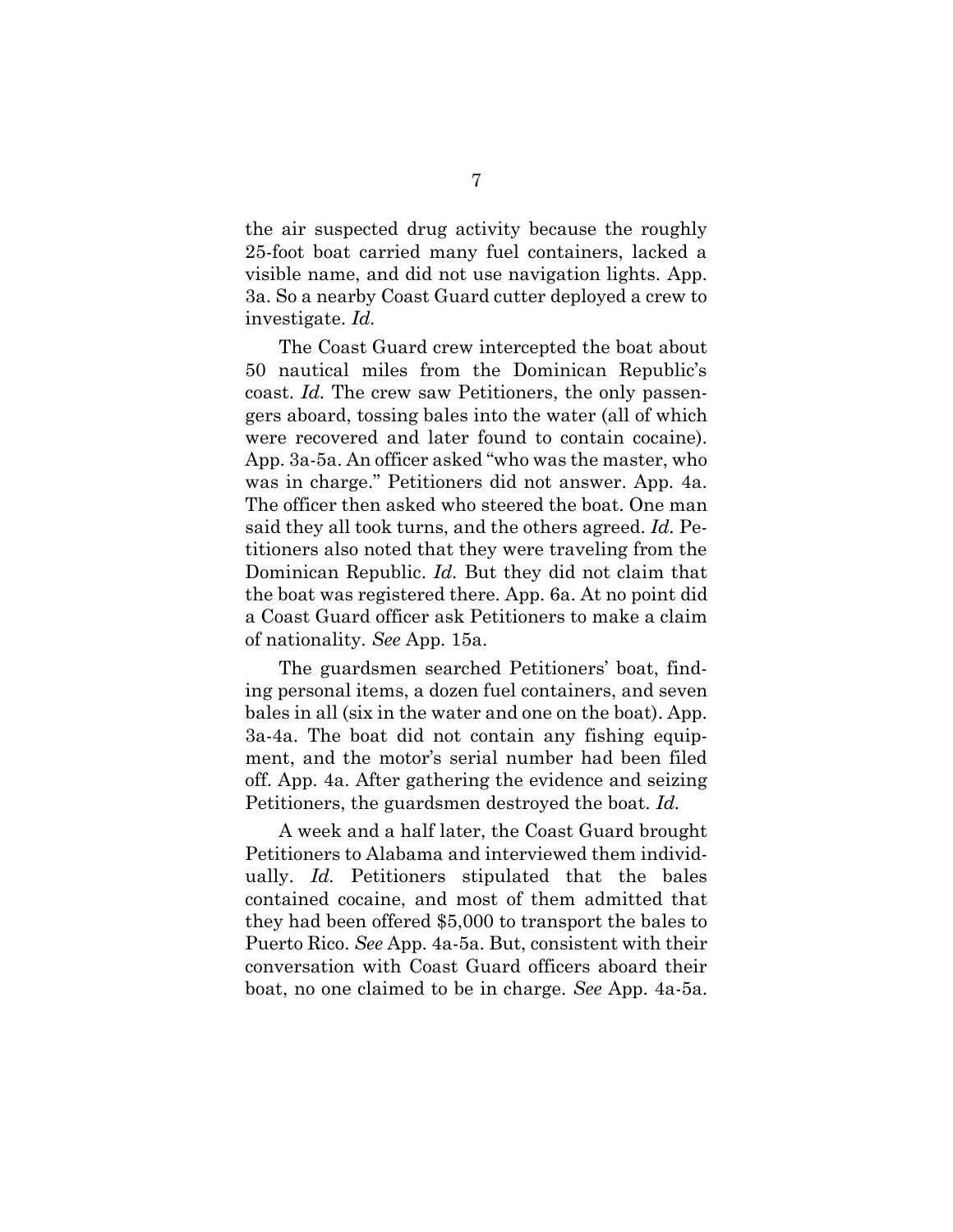And once again, the Coast Guard made no request for a claim of nationality or registry. *See* App. 15a.

**2.** The government charged Petitioners with possessing and conspiring to possess cocaine with intent to distribute. 46 U.S.C. §§ 70503(a)(1), 70506(b). Petitioners pleaded not guilty. App. 5a.

Before trial, Petitioners moved to dismiss for lack of jurisdiction. App. 6a. The district court found jurisdiction preliminarily. App. 6a, 36a. Petitioners' boat was "without nationality," the court reasoned, because it flew "no flag," carried "no vessel registration documents," and displayed "no other indicia of nationality." App. 37a. The court also observed that nobody "claimed nationality or registry." *Id.*

At trial, Petitioners again challenged jurisdiction, moving first for a mistrial, App. 7a, then for acquittal, App. 8a. The district court denied the motions. App. 31a. The jury convicted Petitioners on all charges. App. 8a.

**3.** The court of appeals affirmed. In doing so, it expressly split from the Second Circuit over the correct interpretation of "vessel without nationality." 46 U.S.C. § 70502(d)(1); *see* App. 17a.

**a.** The Eleventh Circuit accepted that "the Act describes three ways to establish that a vessel lacks nationality when the government encounters the master or individual in charge of the vessel." App. 10a. In the court's view, however, Congress did "not list every circumstance in which a vessel lacks nationality." *Id.* The court reasoned that Congress' use of the word "includes" in  $\S 70502(d)(1)$  meant that the three enumerated types of nationless vessels were "only examples" rather than "an exhaustive list." App. 11a.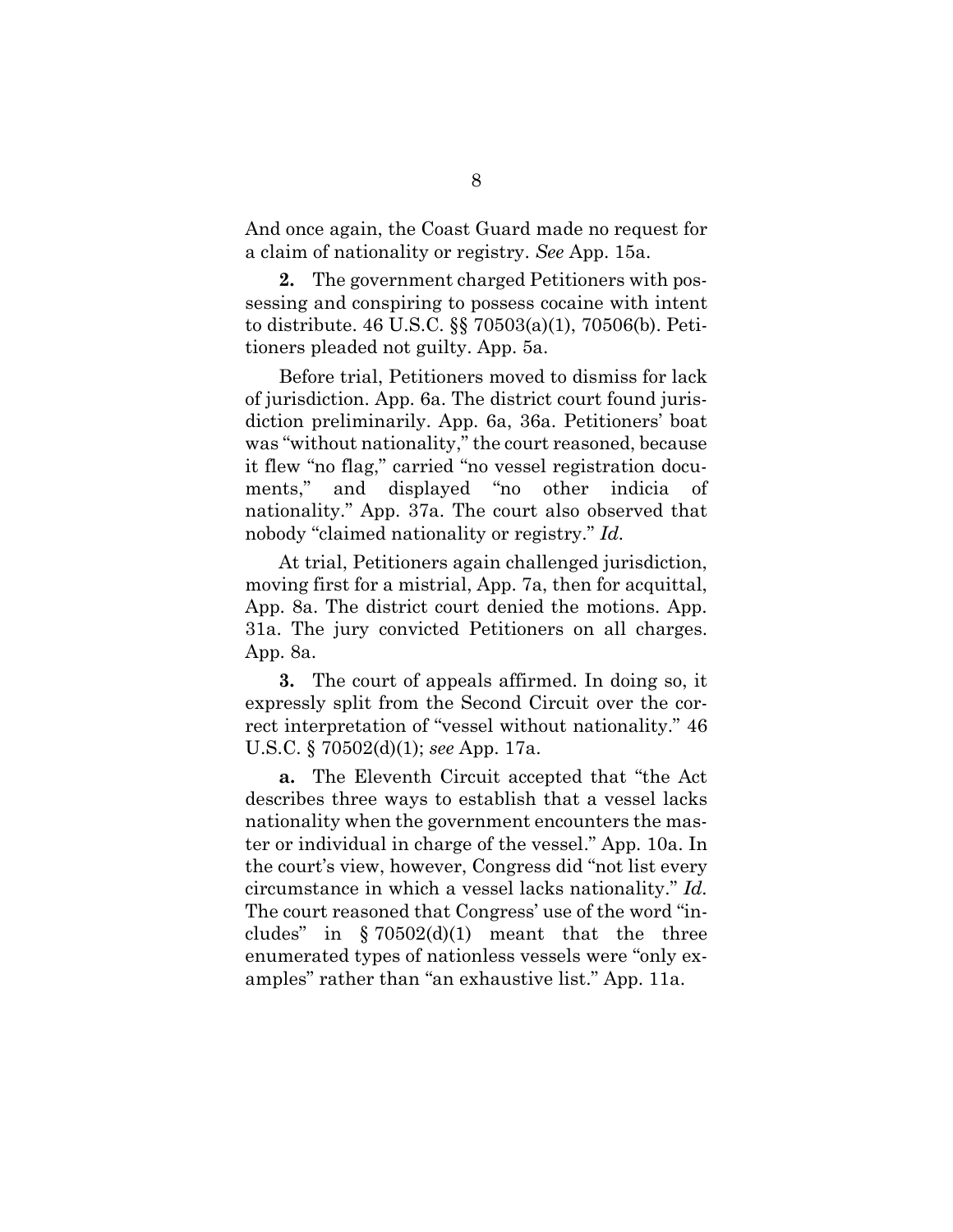Because the government could not show that Petitioners' vessel matched any of those enumerated examples, the court of appeals asked whether the boat was nonetheless stateless for some other, unenumerated reason. *See id.* The court turned to the "reasonably well developed meaning" of "vessel without nationality" in "customary international law." *Id.* Surveying the 1958 Convention on the High Seas and other authorities, the court found that the customary signs of nationality are "flying a flag and carrying official documents." *Id.* And because Petitioners' vessel did neither and "[n]o one on the vessel verbally claimed that it had any nationality," the vessel was "without nationality" under international law and, therefore, under the Act as well. App. 12a.

The court of appeals rejected Petitioners' textual argument that  $\S 70502(d)(1)(B)$  governs "when the master or individual in charge fails to make a claim of nationality 'on request of an officer of the United States," App. 15a (quoting 46 U.S.C. § 70502(d)(1)(B)), and that § 70502(d)(1)(B) does not reach Petitioners' circumstances. Here, Petitioners explained, the Coast Guard officer made no request. *Id.* In the court's view, however,  $\S 70502(d)(1)(B)$ 's request "requirement applies only when the master or individual in charge is aboard the vessel." *Id.* And because "[n]o one answered" when asked "who was in charge," App. 4a, the court determined that "no one was in charge," and "the Coast Guard was not required to ask the crew for such a claim," App. 15a.

**b.** The court of appeals recognized that it was splitting from the Second Circuit in reading the Act to reach "vessel[s] without nationality" beyond those listed in § 70502(d)(1). *See* App. 17a-18a. As the court put it, "the only other circuit to consider a similar set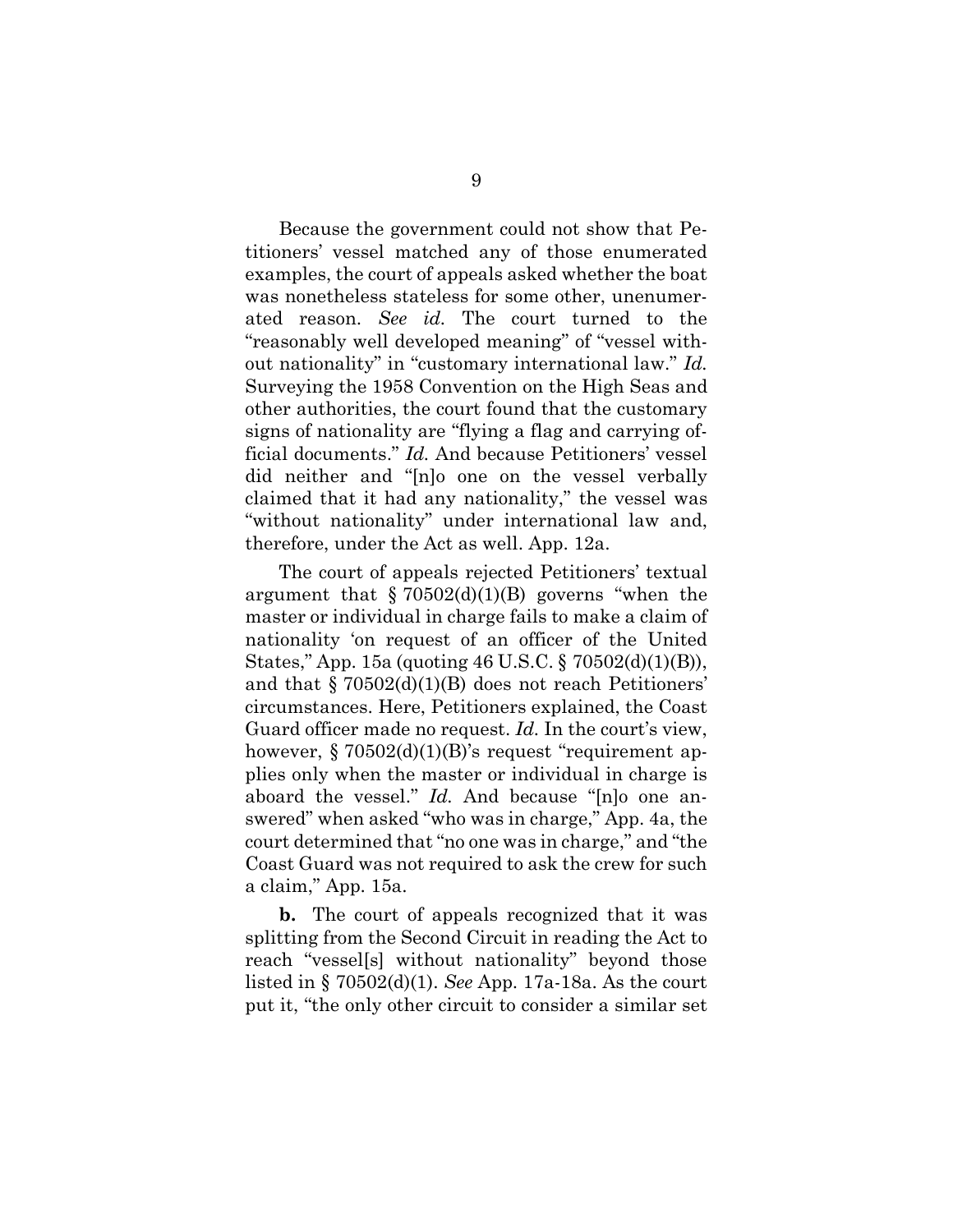of facts reached the opposite conclusion." App. 17a (citing *United States v. Prado*, 933 F.3d 121, 130-32 & n.5 (2d Cir. 2019)).

In *Prado*, the Eleventh Circuit recognized, the Second Circuit held that the "'failure to volunteer a claim of nationality does not suffice' to create jurisdiction because the statute is clear that a vessel is stateless only if the master fails to claim registry upon request." *Id.* (quoting *Prado*, 933 F.3d at 131). Like Petitioners' case, *Prado* involved several men in a small vessel, none of whom claimed to be the master or individual in charge. *Id.* (citing *Prado*, 933 F.3d at 130-32 & n.5). To establish jurisdiction, the Second Circuit held, "the Coast Guard should have asked each crew member if he wished to make a claim of nationality or registry." *Id.* (citing *Prado*, 933 F.3d at 131 & n.5). The Coast Guard's failure to do so left it unable to show "that the go-fast was without nationality and subject to the jurisdiction of the United States." *Prado*, 933 F.3d at 132.

The Eleventh Circuit rejected *Prado*. In the Eleventh Circuit's view, the Second Circuit "fail[ed] to grapple with the non-exhaustive nature of the examples in section 70502(d)(1)." App. 18a.

### <span id="page-19-0"></span>**REASONS FOR GRANTING THE PETITION**

The Eleventh Circuit's decision deepens a square circuit split over the reach of the MDLEA's "vessel without nationality" provision. The Second Circuit interprets that jurisdictional provision as an exhaustive list that does not cover Petitioners' vessel. The Eleventh Circuit here, in contrast, joined the First and Third Circuits in interpreting the provision as a mere list of examples about how to apply customary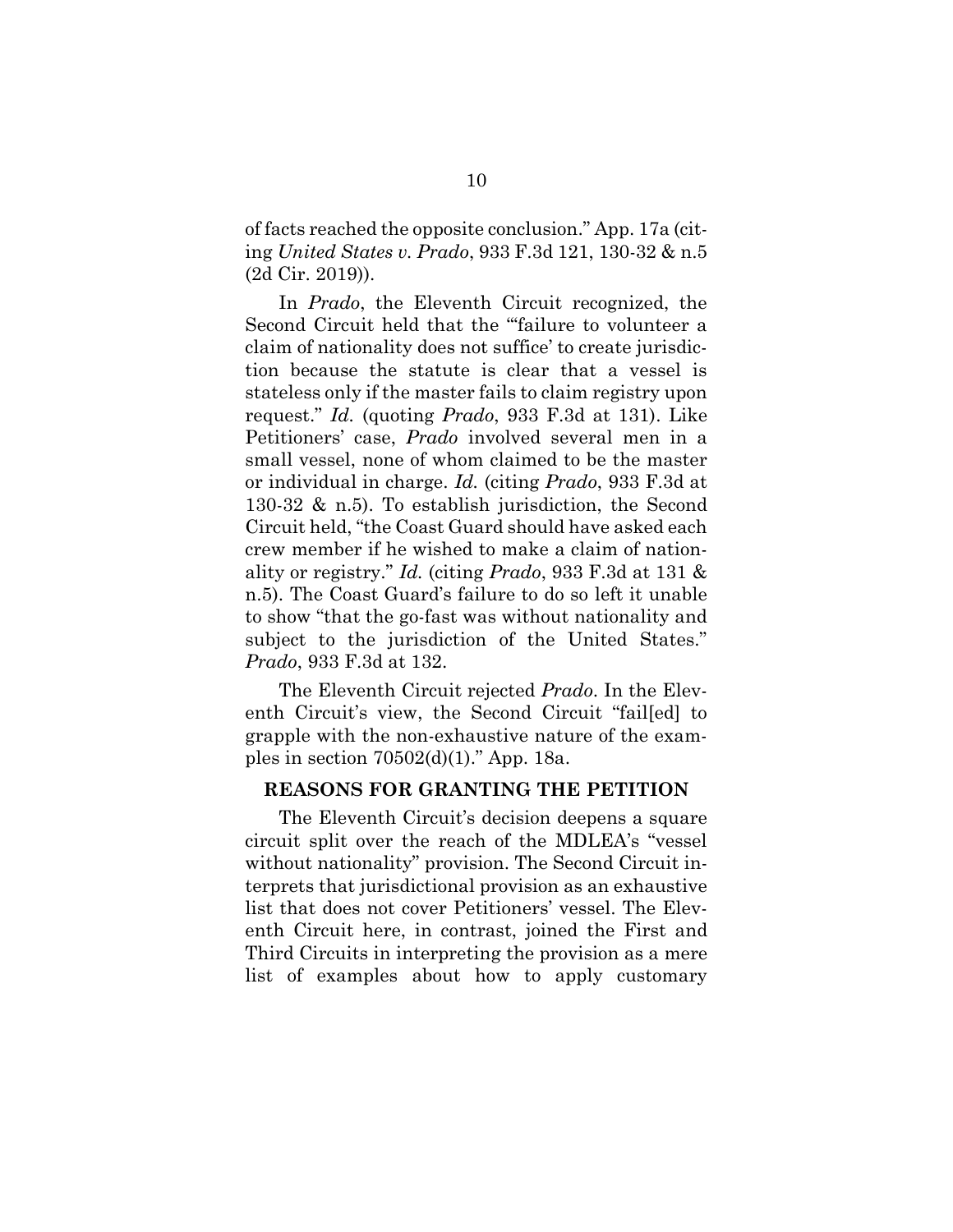international law. On that reading, the Eleventh Circuit found jurisdiction over Petitioners' vessel.

The question presented is outcome-determinative and important, and this case is an excellent vehicle for resolving it. The Act represents Congress' policy decisions with respect to foreign relations. But the split disrupts Congress' careful balance on such an important issue and prevents the Nation from speaking with "one voice" to our foreign counterparts. Beyond all that, the decision below is wrong. Several principles of statutory construction—foremost among them the presumption against extraterritoriality—confirm that Congress meant what it said in the MDLEA, and no more. The Court should grant review.

### <span id="page-20-0"></span>**I. The circuits are split over how to interpret the Maritime Drug Law Enforcement Act, and the split is outcome-determinative.**

The courts of appeals are split over whether the MDLEA's enumeration of three kinds of stateless vessels is exhaustive. *See* 46 U.S.C. § 70502(d)(1). In the Second Circuit, the answer is "yes." To establish jurisdiction over a "vessel without nationality," the government must show that the vessel fits into one of the three circumstances enumerated in  $\S 70502(d)(1)$ . Thus, absent a claim of nationality, the government must establish that "an officer of the United States authorized to enforce" the Act made a "request" for a claim of nationality. 46 U.S.C.  $\S 70502(d)(1)(B)$ .

In the Eleventh Circuit, however, the answer is "no"—the statutory list is not exhaustive. The enumerated kinds of stateless vessels are just examples, and courts can consult principles of international law to identify additional circumstances in which a vessel may be "without nationality." Thus, the government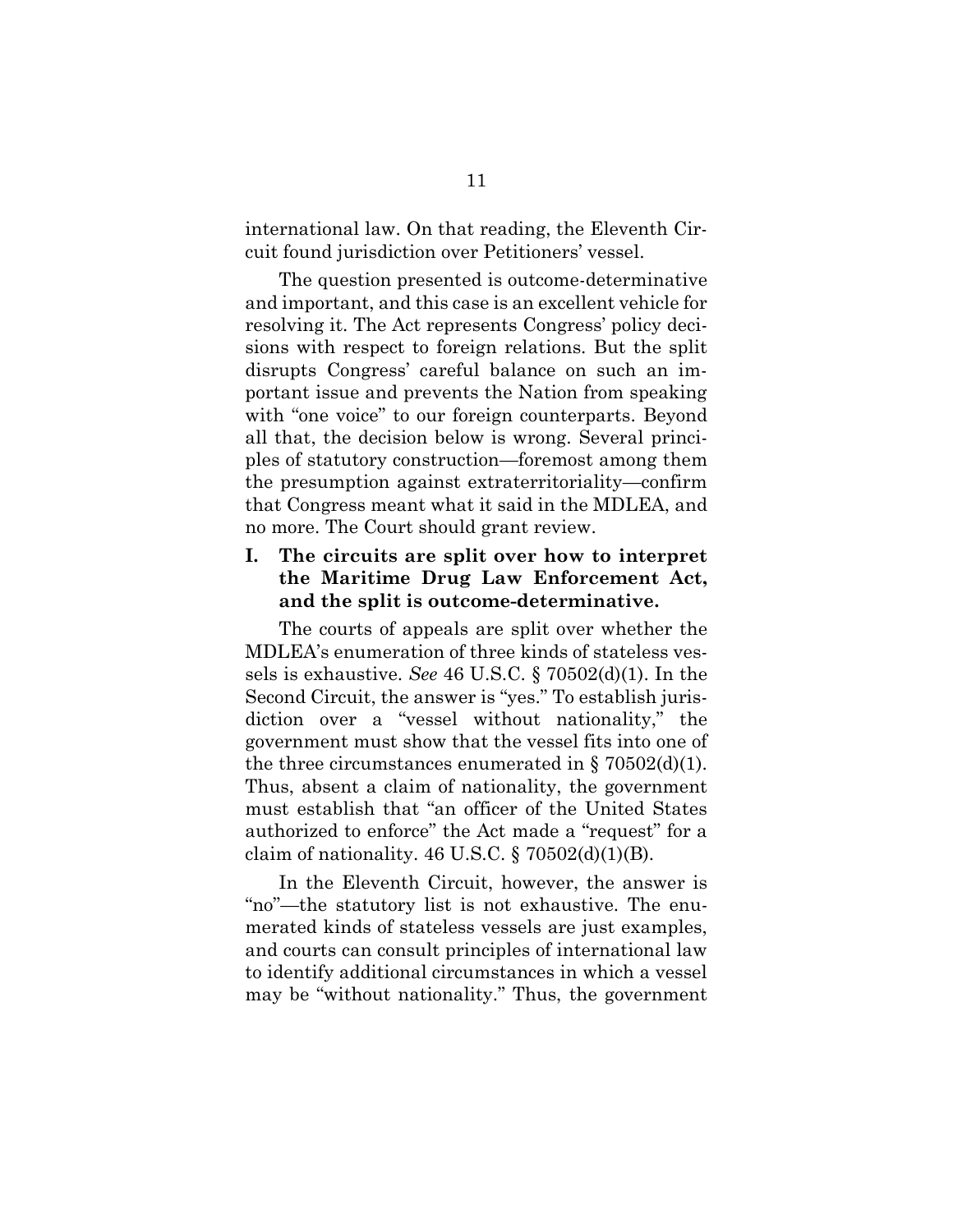can establish jurisdiction even when officers fail to "request" a claim of nationality.

But the circuit conflict doesn't end there. Like the Eleventh Circuit, both the First and Third Circuits interpret the statutory list of "vessel[s] without nationality" as nonexhaustive. Thus, had the government prosecuted Petitioners in either of those circuits, the officers' failure to request a claim of nationality would not have defeated jurisdiction despite  $\S 70502(d)(1)(B)$ 's request requirement.

The split is clear. The Eleventh Circuit acknowledged it. It involves four circuits. And as this very case shows, and the Eleventh Circuit recognized, the disagreement is outcome-determinative.

### <span id="page-21-0"></span>**A. The Second Circuit interprets the Act's definition of "vessel without nationality" as an exhaustive list.**

The Second Circuit requires the government to satisfy the "detailed provisions of the statute" because it reads § 70502(d)(1) as exhaustive. *Prado*, 933 F.3d at 130. Thus, "[t]o establish statelessness in the absence of a claim of registry, the United States officers must make a request of the master or person in charge for a claim of registry." *Id.* at 132. Had the government tried to prosecute Petitioners in the Second Circuit, the case would have been thrown out. *See* App. 17a.

**1.** The Second Circuit reads § 70502(d)(1) to "offer[] three ways"—and no more—"in which a vessel can be shown to be without nationality." *Prado*, 933 F.3d at 129. And the "detailed provisions of the statute" tell the government how it must satisfy each of those three possibilities. *Id.* at 130. Thus, there is no room for finding jurisdiction beyond the enumerated circumstances in § 70502(d)(1). *Id.* at 132.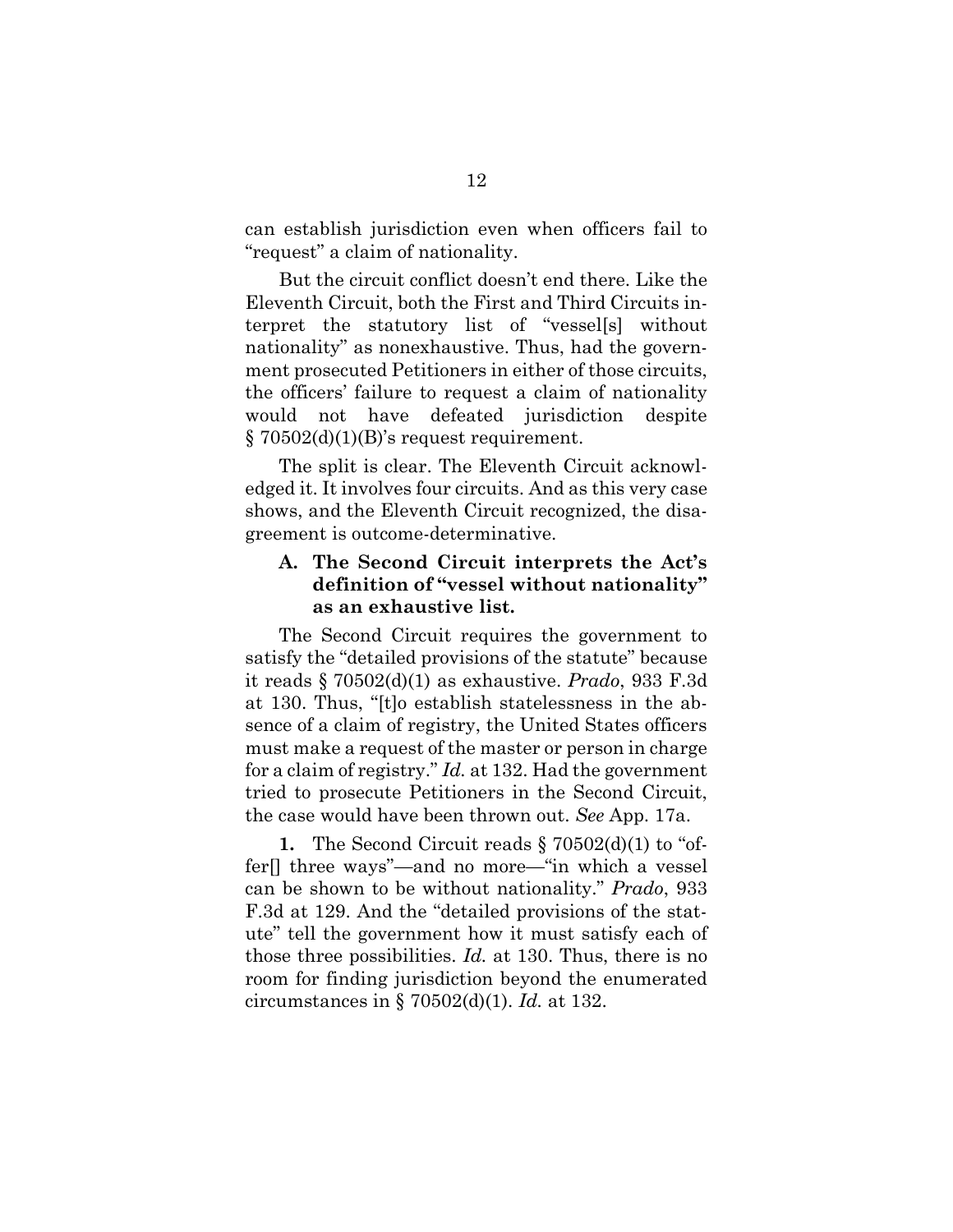The statutory circumstances for establishing jurisdiction in *Prado* (and here in Petitioners' case, too) require the prosecution to show both (1) "the absence of a master's claim of registration," and (2) the presence of an officer's "*request*" for a claim of registration. *Id.* at 130 (emphasis added) (quoting 46 U.S.C.  $\S 70502(d)(1)(B)$ . (The other two options, in contrast, arise only when the master or individual in charge makes a claim of nationality or registry—something that didn't happen here or in *Prado*. *See id.* at 126; App. 12a.) As the Second Circuit put it, the "statute clearly provides that statelessness is established by the master's failure to assert a claim only when that failure is in response to a request." *Prado*, 933 F.3d at 131. With no option to fall back on unenumerated circumstances, the failure to make both showings requires dismissal. *Id.* at 130.

That was exactly what happened in *Prado*. The court explained that the "Coast Guard boarding party's inattention to the terms of the statute virtually doomed the prosecution to failure at the investigation stage." *Id.* By not requesting a claim of registry, the officers "failed to follow the procedures by which statelessness can be established." *Id.* And by destroying the vessel without first securing "a vessel identification number (or other means of identifying the vessel)," the officers "made it impossible for the government to establish subsequently by other means that the vessel was without nationality." *Id.* The court also rejected the notion that the government could reach beyond the Act's plain terms simply because "none of the three defendants identified himself as the master." *Id.* at 131 n.5. The officers "could have asked all three persons whether the vessel was registered, and if none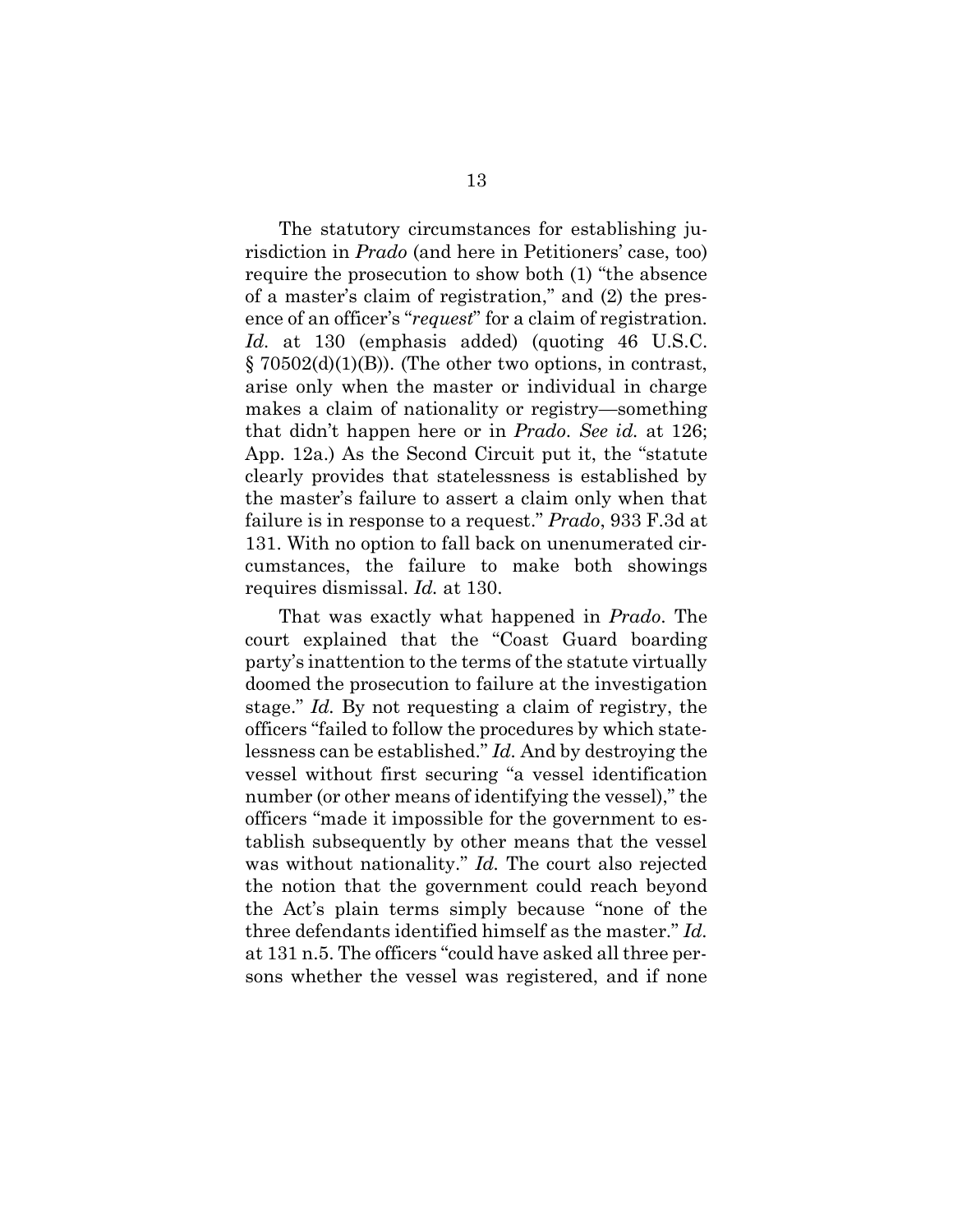responded, that would have shown a failure by whichever was in charge to make a claim." *Id.*

It is "only logical," the Second Circuit added, that the Act requires officers to request a claim of nationality when none is offered. *Id.* at 131. The failure to make a claim of nationality "*when asked* supports a strong logical inference of statelessness." *Id.* "[M]ere silence in the absence of a request for information," in contrast, "supports no inference at all." *Id.* So the statute requires a request. *See id.* at 132. If the individual complies, then communication with the proper foreign sovereign can occur, "and if that person fails to make a claim of registry, then the vessel is deemed 'without nationality.'" *Id.* at 129; *see id.* at 132.

**2.** Had Petitioners been charged in the Second Circuit, *Prado* would have sunk the prosecution. None of them made a claim of nationality or registry, so § 70502(d)(1)(A) and (C) are off the table. Because the statute is exhaustive in the Second Circuit, that leaves only § 70502(d)(1)(B). But that provision isn't satisfied here because Petitioners *were never asked* to make a claim of nationality or registry. Without such a "request" from a Coast Guard officer, Petitioners' silence could not show that their vessel was stateless. And even though each Petitioner denied being in charge, that "did not prevent the officers from making the inquiry." *Prado*, 933 F.3d at 131 n.5. To the contrary, the officers had a duty to ask Petitioners if "the vessel was registered, and if none responded, that would have shown a failure by whichever was in charge to make a claim." *Id.*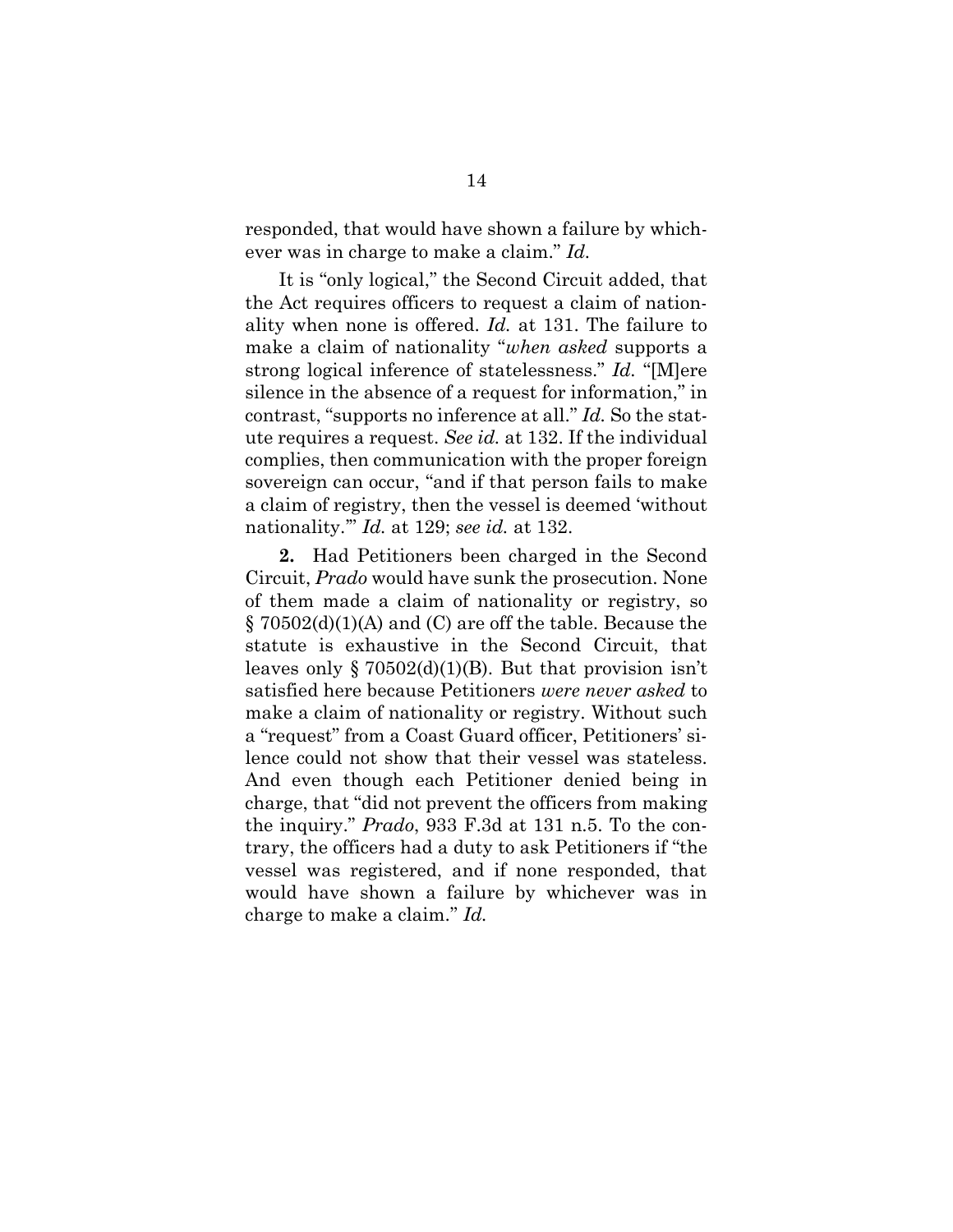### <span id="page-24-0"></span>**B. The Eleventh Circuit interprets the Act's definition of "vessel without nationality" as a nonexhaustive list.**

The Eleventh Circuit here rejected the Second Circuit's interpretation and "reached the opposite conclusion" on a "similar set of facts." App. 17a. Unlike the Second Circuit, the Eleventh Circuit held that the Act's definition of "vessel without nationality" provides "only examples," not "an exhaustive list." App. 11a. After unmooring itself from the vessels in § 70502(d)(1), the Eleventh Circuit held that failure to make a claim of nationality can establish jurisdiction *even if* no officer ever requested such a claim. App. 15a. That departure from the statute's text changed the outcome of Petitioners' case. Where the Second Circuit would have reversed and ordered dismissal, the Eleventh Circuit instead affirmed the trial court's finding of jurisdiction.

**1.** The Eleventh Circuit began by acknowledging that Congress enumerated only three ways in which a vessel can be "without nationality." App. 10a. But that list, the court said, does not contain "every circumstance in which a vessel lacks nationality." *Id.*

The Eleventh Circuit rested its analysis entirely on the word "includes." Section 70502(d)(1) says that the "term 'vessel without nationality' *includes*" the three kinds of vessels enumerated in paragraphs (A) through (C). 46 U.S.C.  $\S 70502(d)(1)$  (emphasis added). The word "includes" renders the list of enumerated vessels nonexhaustive, the court reasoned, because it "ordinarily introduces only examples." App. 10a (citing A. Scalia & B. Garner, *Reading Law* 132- 33 (2012)). The court also observed that Congress used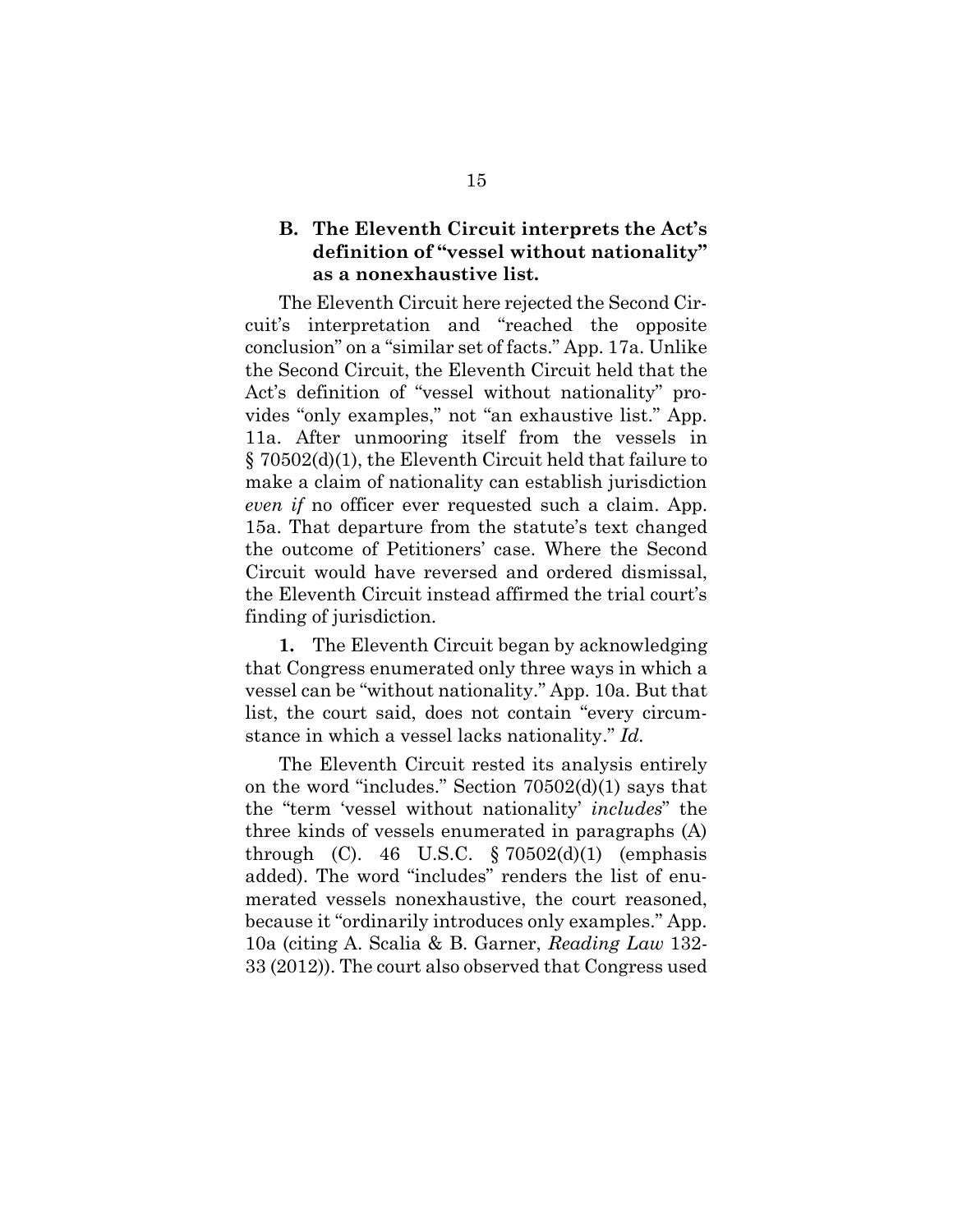the different phrase "includes only" in a neighboring subsection. App. 11a (citing 46 U.S.C. § 70502(e)).

Having found  $\S 70502(d)(1)$  merely illustrative, the Eleventh Circuit then redefined "vessel without nationality" by resorting to "customary international law." *Id.* "Under customary international law," the court opined, a vessel can be nationless if it flies no flag or carries no registration documents. *See* App. 11a-12a. And because Petitioners' vessel met those conditions and Petitioners made no affirmative claim of nationality or registry, the court reasoned, the vessel was stateless and thus subject to the Act. App. 12a.

**2.** The Eleventh Circuit rejected Petitioners' argument, accepted by the Second Circuit, that Coast Guard officers are required to ask for a claim of nationality when none is offered. App. 14a-15a; *see* App. 17a-18a. Section 70502(d)(1) speaks of "the master or individual in charge." And according to the court, Petitioners' vessel had no "master or individual in charge" because no one claimed to be in charge or acted as though he had "command authority" over the others. App. 14a. Thus,  $\S 70502(d)(1)(B)$  did not apply and "the Coast Guard was not required to ask" Petitioners to make a claim of nationality. App. 15a.

The Eleventh Circuit knew it was parting ways with the Second Circuit. App. 17a. In a case with "a similar set of facts," the Eleventh Circuit recognized, the Second Circuit "concluded that even if no one identified himself as the master, the Coast Guard should have asked each crew member if he wished to make a claim of nationality or registry." *Id.* (citing *Prado*, 933 F.3d at 131 & n.5). In the Eleventh Circuit's view, however, the Second Circuit wrongly concluded that § 70502(d)(1) is exhaustive. App. 17a-18a.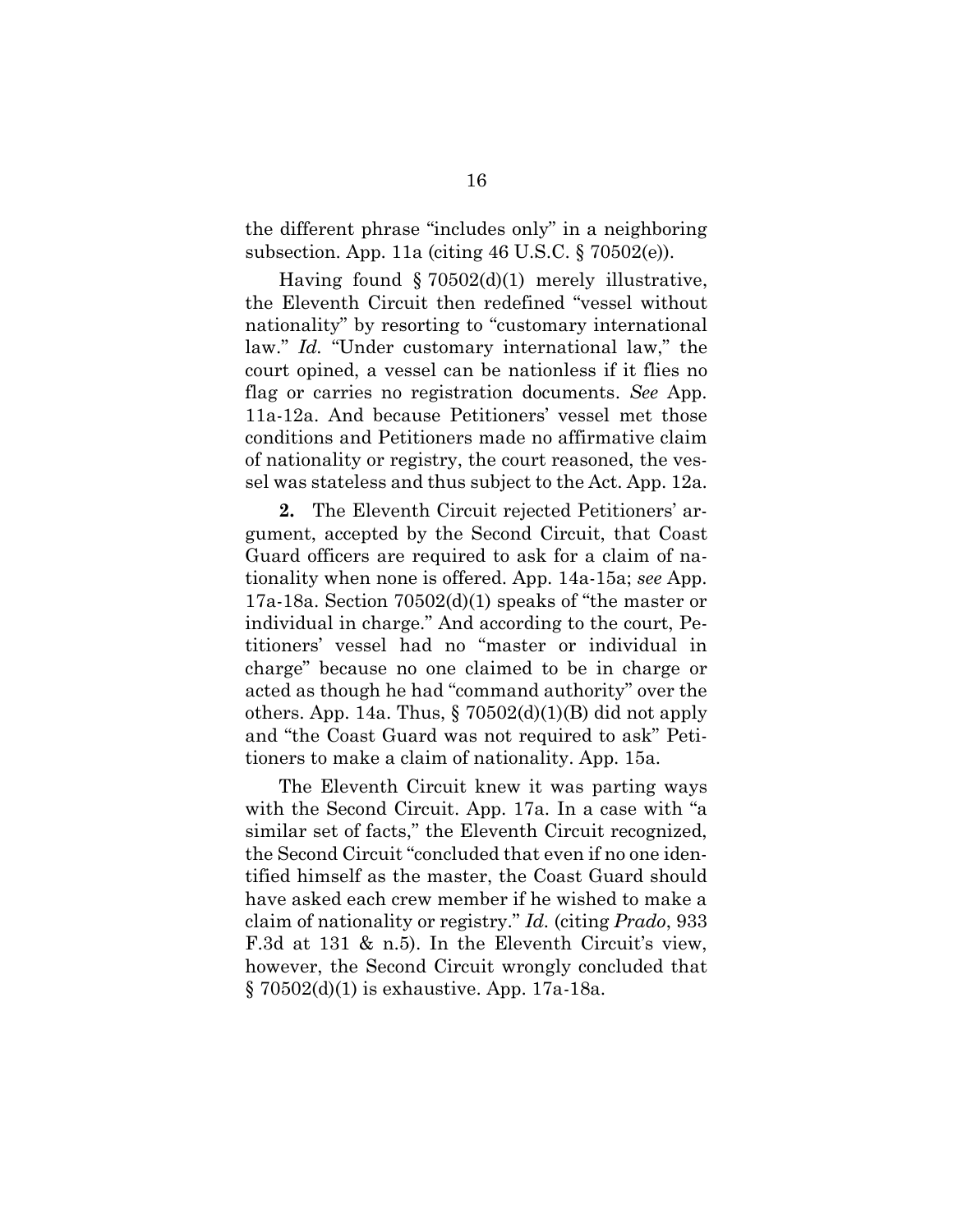**3.** The disagreement between the Second and Eleventh Circuits is outcome-determinative. Just as a district court in the Second Circuit would have thrown out Petitioners' prosecution, the Eleventh Circuit would have found jurisdiction in *Prado*. The vessel in *Prado* flew no flag, carried no registration documents, and bore no sign of national registry. 933 F.3d at 127. And the defendants made no claim of nationality. *Id.* at 126. Because "none of the[] customary signs of nationality" were present, the Eleventh Circuit would have held that the vessel fell "within the meaning of 'vessel without nationality' in international law and under the Act." App. 12a.

### <span id="page-26-0"></span>**C. The First and Third Circuits likewise read the definition of "vessel without nationality" as a nonexhaustive list.**

The First and Third Circuits deepen the split. Both interpret the definition of "vessel without nationality" as just a list of examples. Both courts consult customary international law to fill the perceived gaps. And both circuits allow the government to establish jurisdiction over a non–United States vessel regardless of whether the officers requested a claim of nationality. Once again, that approach is outcome-determinative. Had the government charged Petitioners in Boston or Newark, the prosecution would have gone forward.

**1. a.** The Third Circuit interpreted the definition of "vessel without nationality" in the MDLEA's precursor as a nonexhaustive list. *United States v. Rosero*, 42 F.3d 166, 169-70 (3d Cir. 1994) (Alito, J.). Like the Eleventh Circuit, the Third Circuit reasoned that because the enumerated nationless vessels are introduced by the word "includes," the statute "does not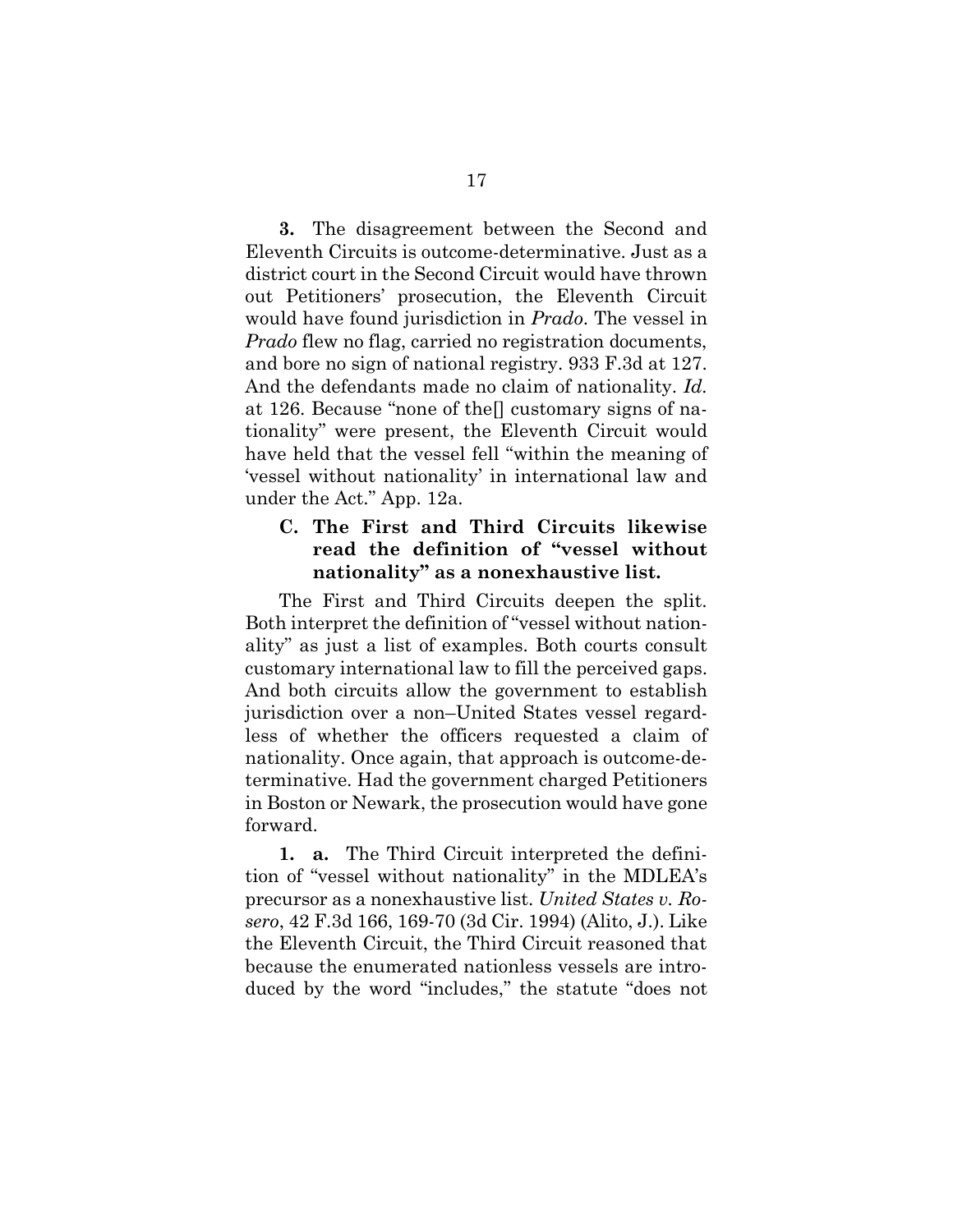attempt to provide an exhaustive definition." *Id.* at 170. The court therefore held that the term "'vessel without nationality' encompasses, not only those vessels that come within the categories described [by the statute], but other vessels as well." *Id.*

Although neither the statutory text nor legislative history "makes clear precisely which other vessels Congress had in mind when it employed the term 'vessel without nationality," the Third Circuit thought it "reasonable to assume that the residual category of vessels 'without nationality' … are those that would be regarded as without nationality or stateless under international law." *Id.* at 170-71. One such vessel, the court explained, is a vessel that "is not authorized to fly the flag of any state." *Id.* at 171. And although the court did "not attempt to provide a comprehensive catalog," it added that "[t]here may be other situations in which ships would be regarded as without nationality under international law." *Id.* To resolve the case, the court simply held that the "core of the concept" of a nationless vessel "is that the vessel lacks authorization to fly the flag of any recognized state." *Id.* Thus, in the Third Circuit's view, the jurisdiction of the United States reaches every vessel lacking that authorization, "whether or not that vessel" can satisfy the statutorily enumerated definition of a nationless vessel. *Id.*

**b.** Under *Rosero*, the Third Circuit would have charted the same course in Petitioners' case as the Eleventh Circuit. Petitioners' vessel "carried no documents, it flew no flag, and it had no name or identifying numbers that would permit entry into a national registry." App. 12a. Because those facts suggest "that the vessel lacks authorization to fly the flag of any recognized state," the Third Circuit would have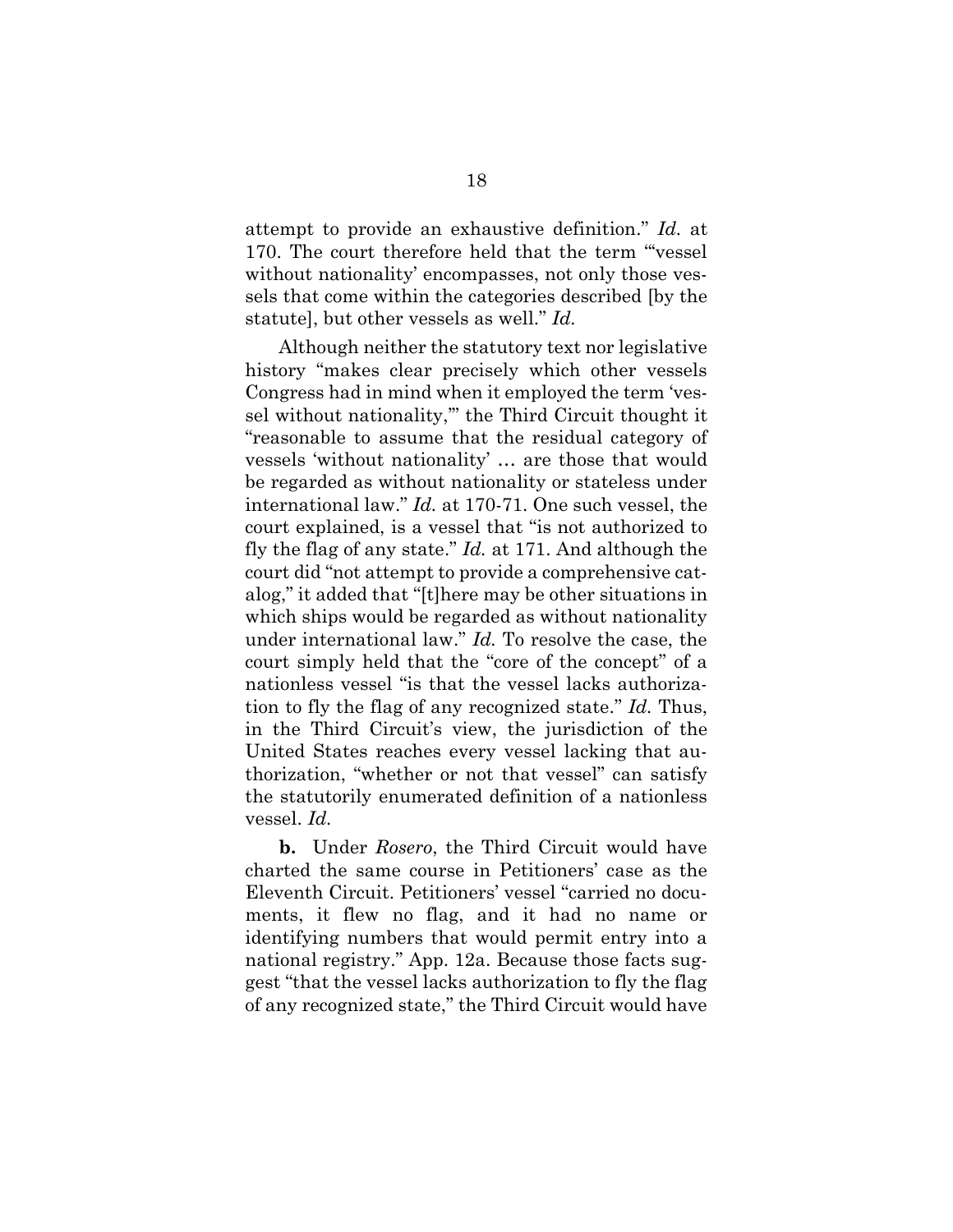affirmed jurisdiction under the Act, "whether or not" Petitioners' vessel fell under the express terms of § 70502(d)(1). *Rosero*, 42 F.3d at 171.

**2. a.** The First Circuit likewise interprets § 70502(d)(1) as a nonexhaustive list. *United States v. Matos-Luchi*, 627 F.3d 1, 4 (1st Cir. 2010). In *Matos-Luchi*, the court held that "the listed examples do not exhaust the scope of section 70502(d)" and that the Act instead reaches all "those vessels that could be considered stateless under customary international law." *Id.* To reach that conclusion, the court looked to the Third Circuit's decision in *Rosero*, and it relied on "Congress' intent to reach broadly" and Congress' disparate use of the word "includes" in § 70502(d) and "includes only" in § 70502(e). *Id.*

Based on its nonexhaustive reading of the statute and its view of international law, the First Circuit found jurisdiction in *Matos-Luchi* even though the circumstances before it were "merely similar to and not within one of the specific examples given in the statute." *Id.* at 6. The case involved federal officers' request for a claim of nationality aboard a Dominican Republic Coast Guard ship rather than aboard the intercepted vessel itself. *See id.* The court thought that scenario "arguably does not fit within the language of section 70502(d)(1)(B)," *id.*, which lists "a vessel *aboard which* the master or individual in charge fails" to make a claim on request,  $46$  U.S.C. §  $70502(d)(1)(B)$ (emphasis added). But that didn't matter, in the court's view, because it was enough that no crew member on the intercepted ship made an affirmative claim for nationality and that the ship did not "fly a flag or carry registry papers issued by any state." *Matos-Luchi*, 627 F.3d at 6.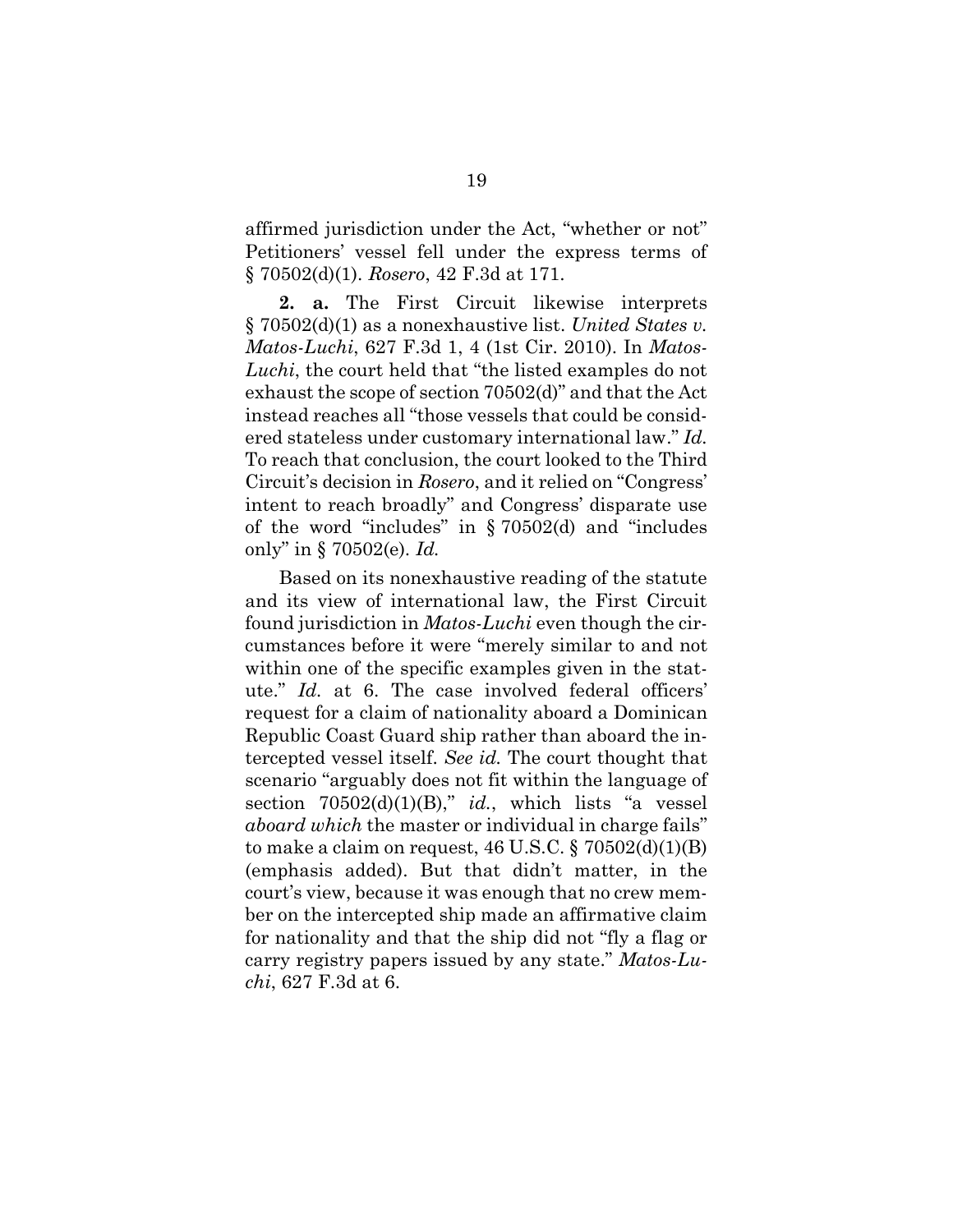**b.** Had Petitioners been prosecuted in the First Circuit, their criminal charges would not have been dismissed on jurisdictional grounds. As in the Third and Eleventh Circuits, the government would have been permitted, as it was here, to establish jurisdiction over the vessel even though it did not comply with the terms of the statute.

*\* \* \**

The courts of appeals are split on an important question of federal law. The Second Circuit holds that the MDLEA sets out three and only three ways to establish that a vessel is subject to U.S. jurisdiction as a "vessel without nationality." Under that test, as the Eleventh Circuit here acknowledged, the charges against Petitioners would have been dismissed. But the Eleventh Circuit—like the First and Third Circuits—disagrees with the Second Circuit and views the MDLEA's list of "vessels without nationality" as nonexhaustive. That approach captures Petitioners' vessel by looking beyond the terms of the statute to customary international law. Only this Court can resolve this outcome-determinative disagreement.

### <span id="page-29-0"></span>**II. This case is an excellent vehicle for deciding an important question of federal law.**

This case is an excellent vehicle for resolving the question presented, and the question is an important one. The Eleventh Circuit's resolution of the question deepened circuit disagreement undermining the uniformity needed to maintain smooth foreign relations. And with four circuits' views on the books and no reason for the government to bring a prosecution outside the First, Third, or Eleventh Circuits, the question presented is past ripe for this Court's review.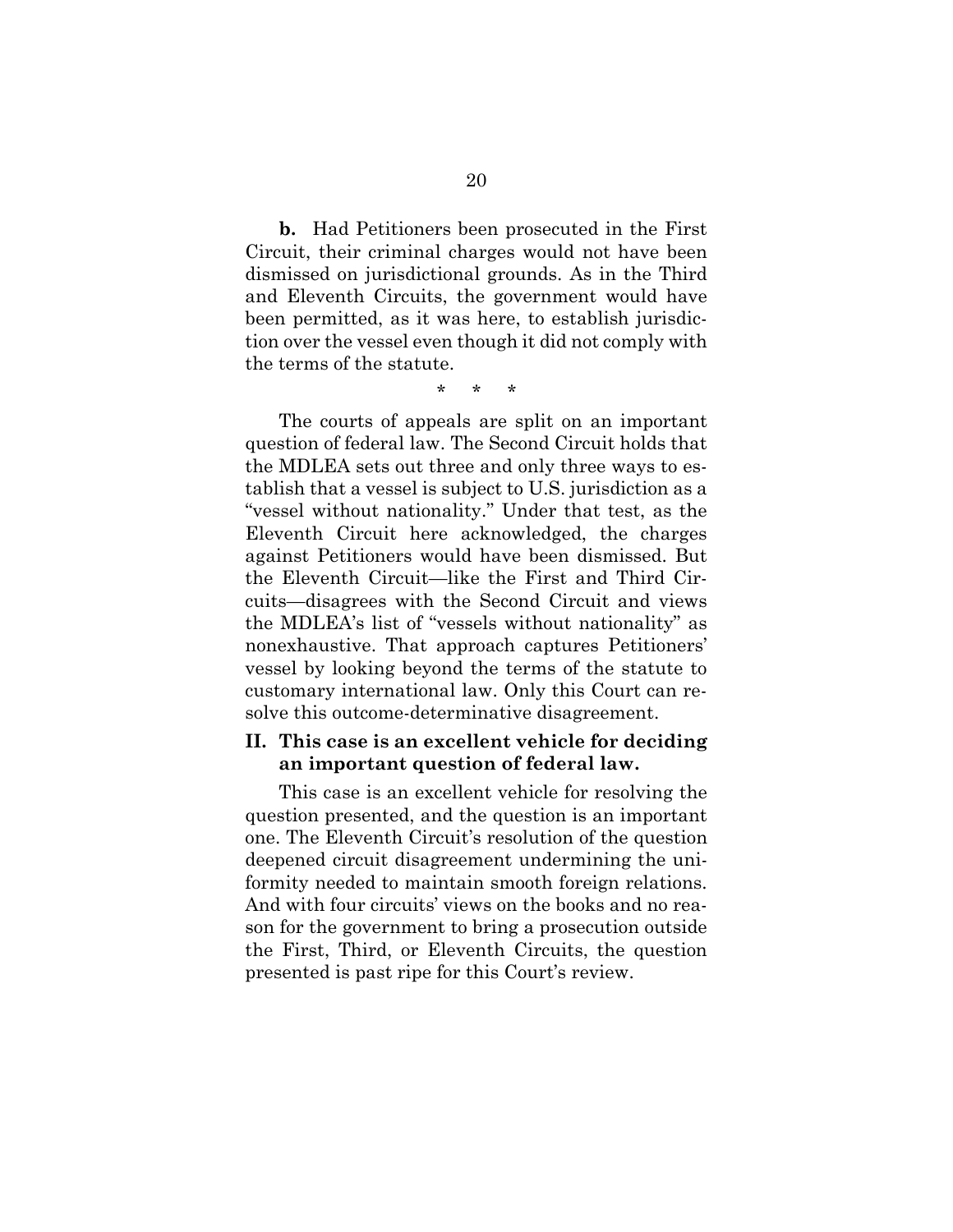**A.** Start with the basic points: The Eleventh Circuit openly split from the Second Circuit. The split is outcome-determinative, as the Eleventh Circuit recognized. And there are no alternative holdings or procedural impediments that would prevent this Court from reaching and resolving the question.

**B.** Beyond all that, the question presented is important. When a statute implicates foreign relations, two things are true: Congress' policy decisions are paramount and uniform interpretation is critical. And for statutes specifically calibrated to avoid friction abroad, like the MDLEA, adherence to these principles is all the more important. The circuit conflict undercuts both interests: it frustrates Congress' foreign policy decisions and it forestalls uniformity, leaving foreign nations and federal officers alike guessing as to when and how the Act applies.

**1.** Congress designed the Act with an eye toward minimizing friction with foreign nations. *See United States v. Miranda*, 780 F.3d 1185, 1193-94 (D.C. Cir. 2015); *United States v. Tinoco*, 304 F.3d 1088, 1109 (11th Cir. 2002). Attempts to enforce the Act against individuals aboard foreign vessels in international waters "could engender considerable tensions in foreign relations." *Miranda*, 780 F.3d at 1194. That's why Congress made the vessel's "covered" status a jurisdictional question for the judge, "not an element of an offense" to be decided by a jury. 46 U.S.C. § 70504(a). That policy decision was "a diplomatic courtesy" grounded in the desire "to avoid 'friction with foreign nations.'" *Tinoco*, 304 F.3d at 1108 (citation omitted); *see also Miranda*, 780 F.3d at 1193-94.

As this Court has made clear, courts must respect rather than undermine the political branches' foreign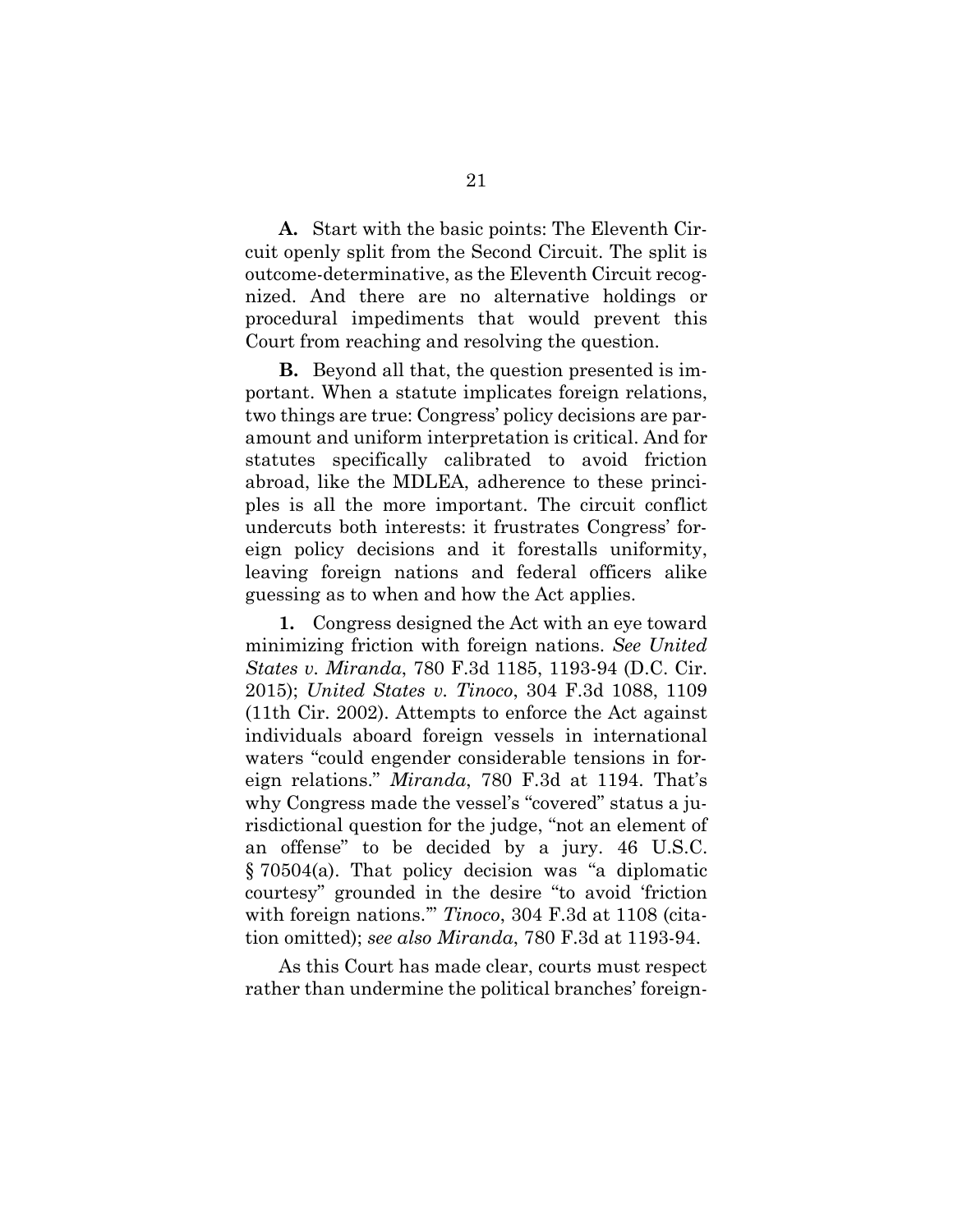policy judgments. The "very nature of … foreign policy is political." *Chi. & S. Air Lines, Inc. v. Waterman S.S. Corp.*, 333 U.S. 103, 111 (1948). And because "[t]he political branches, not the Judiciary, have the responsibility and institutional capacity to weigh foreign-policy concerns," the political branches' foreignpolicy judgments must be "largely immune from judicial inquiry or interference." *Hernandez v. Mesa*, 140 S. Ct. 735, 744 (2020) (citations omitted). Thus, courts must not second-guess or otherwise veer from the course Congress charted. *See Pasquantino v. United States*, 544 U.S. 349, 369 (2005).

**2.** Uniformity as to foreign relations is also important in its own right. *See, e.g.*, *Am. Ins. Ass'n v. Garamendi*, 539 U.S. 396, 413-14 (2003). In James Madison's words, "If we are to be one nation in any respect, it clearly ought to be in respect to other nations." The Federalist No. 42, p. 279 (J. Cooke ed. 1961). The principle applies to the judiciary, too. As Alexander Hamilton put it, "that the peace of the WHOLE ought not to be left at the disposal of a PART," because the Nation "will undoubtedly be answerable to foreign powers for the conduct of its members." *Id.*, No. 80, pp. 535–536. Over the years, the Court has reaffirmed the importance of uniformity in foreign relations, emphasizing, for instance, that the National Government needs to speak with "one voice" when dealing with our foreign counterparts. *Crosby v. Nat'l Foreign Trade Council*, 530 U.S. 363, 381 (2000); *Japan Line, Ltd. v. County of Los Angeles*, 441 U.S. 434, 449 (1979).

**3.** The circuit split here threatens both principles. The courts' disagreement about what the MDLEA says undermines Congress' foreign-policy decisions. And the courts' disagreement about the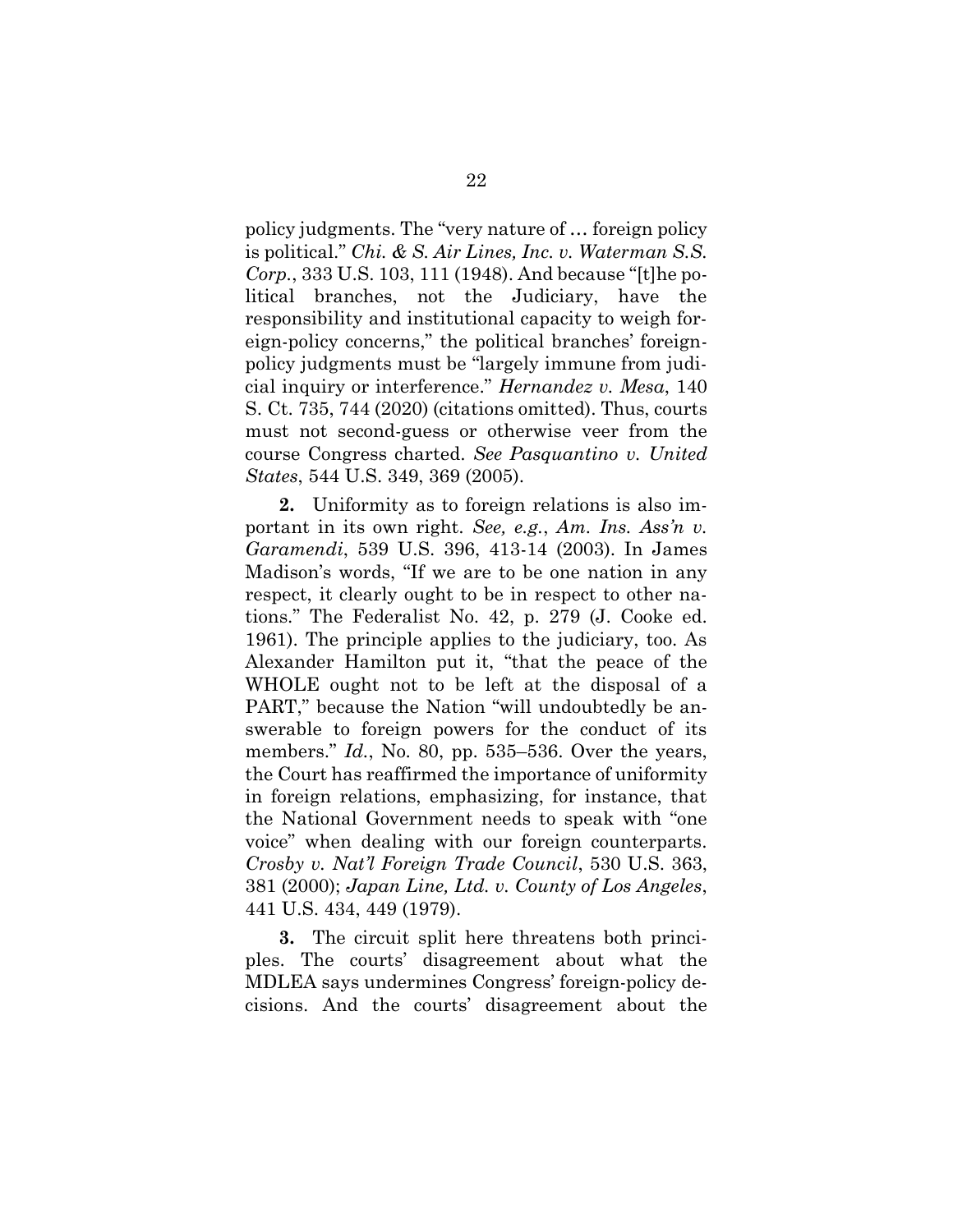statute's extraterritorial scope makes uniformity impossible.

Within the Second Circuit, the government can establish jurisdiction over a non–United States vessel only if it shows that the vessel is stateless under the express terms of  $\S 70502(d)(1)$ . Within the First, Third, and Eleventh Circuits, however, the government can establish jurisdiction over a non–United States vessel in many ways, some of which Congress did not contemplate.

Because the circuits disagree about the definition of "vessel without nationality," neither foreign nations nor federal officers can be sure how to proceed. Such uncertainty is not one of Congress' foreign-policy objectives. The difference of opinion also interferes with the uniform message that Congress sent foreign nations: American law will come to bear on non–United States vessels only in certain circumstances. That message "aims to protect the interests of foreign nations." *Miranda*, 780 F.3d at 1194. But the circuit conflict garbles that message, making the full extent of those protections unknowable. Still worse, in the First, Third, and Eleventh Circuits, the standard itself is indeterminate, contrary to the careful balance Congress struck between combating drug trafficking, on the one hand, and respecting the sovereignty of nations abroad, on the other. With the circuits divided, only this Court can restore that balance.

**C.** Finally, the question presented is ripe for this Court's review. Four courts of appeals have already decided whether § 70502(d) is exhaustive. With the courts split 3–1, there is no reason to wait for other circuits to weigh in. That is especially true given that the government can simply choose to bring suit in the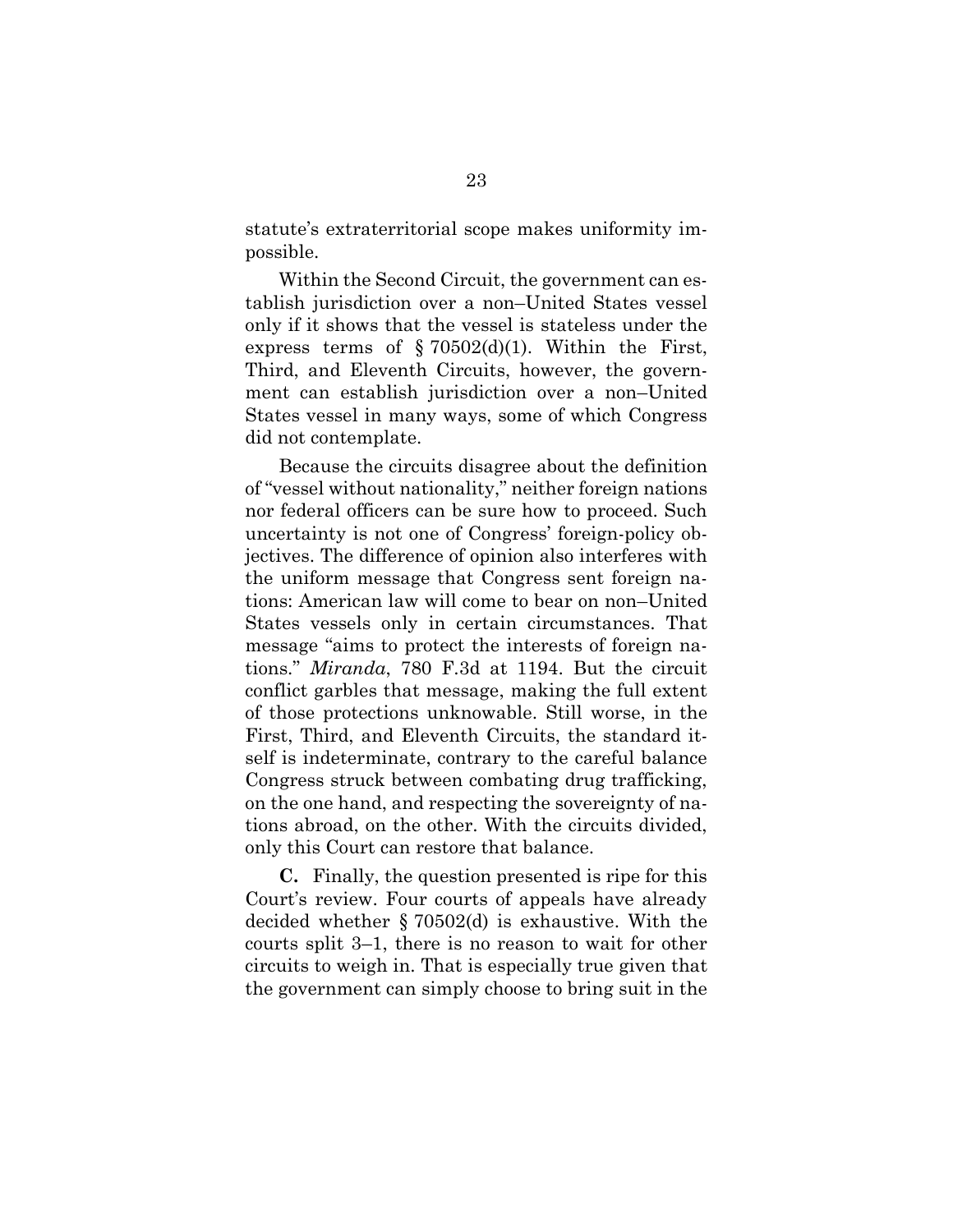First, Third, or Eleventh Circuit where precedent is already favorable. Under 46 U.S.C. § 70504(b)(2), venue is proper "in any district" when the offense is "committed upon the high seas." The government therefore has every incentive to pick a district in one of those circuits whenever a defendant might be able to argue that federal officers failed to comply with the enumerated terms of § 70502. And whenever a district court dismisses a prosecution on jurisdictional grounds before empaneling a jury, the government presumably could bring new charges in a more favorable circuit. There is thus no reason for the Court to delay review.

### <span id="page-33-1"></span><span id="page-33-0"></span>**III. The decision below is wrong.**

### **A. The district court should have dismissed the charges for lack of jurisdiction.**

The district court should have dismissed the case because the Act does not reach Petitioners. Congress identified only three situations in which a vessel is "without nationality." Those situations are exclusive, and the government failed to establish that Petitioners' vessel qualifies. Because Petitioners made no affirmative claim of nationality or registry, 46 U.S.C.  $\S 70502(d)(1)(A)$ , (C), and the Coast Guard officers failed to ask Petitioners for such a claim, *id.*  $§ 70502(d)(1)(B)$ , the government cannot establish that Petitioners' boat is a "vessel without nationality." And to the extent there is any ambiguity in the statute, the rule of lenity breaks the tie. In short, the Second Circuit has it right.

**1.** Section 70502(d)(1) is exhaustive. As the Act's text, structure, context, and purpose all make clear, the definition of "vessel without nationality" leaves no gaps for courts to fill.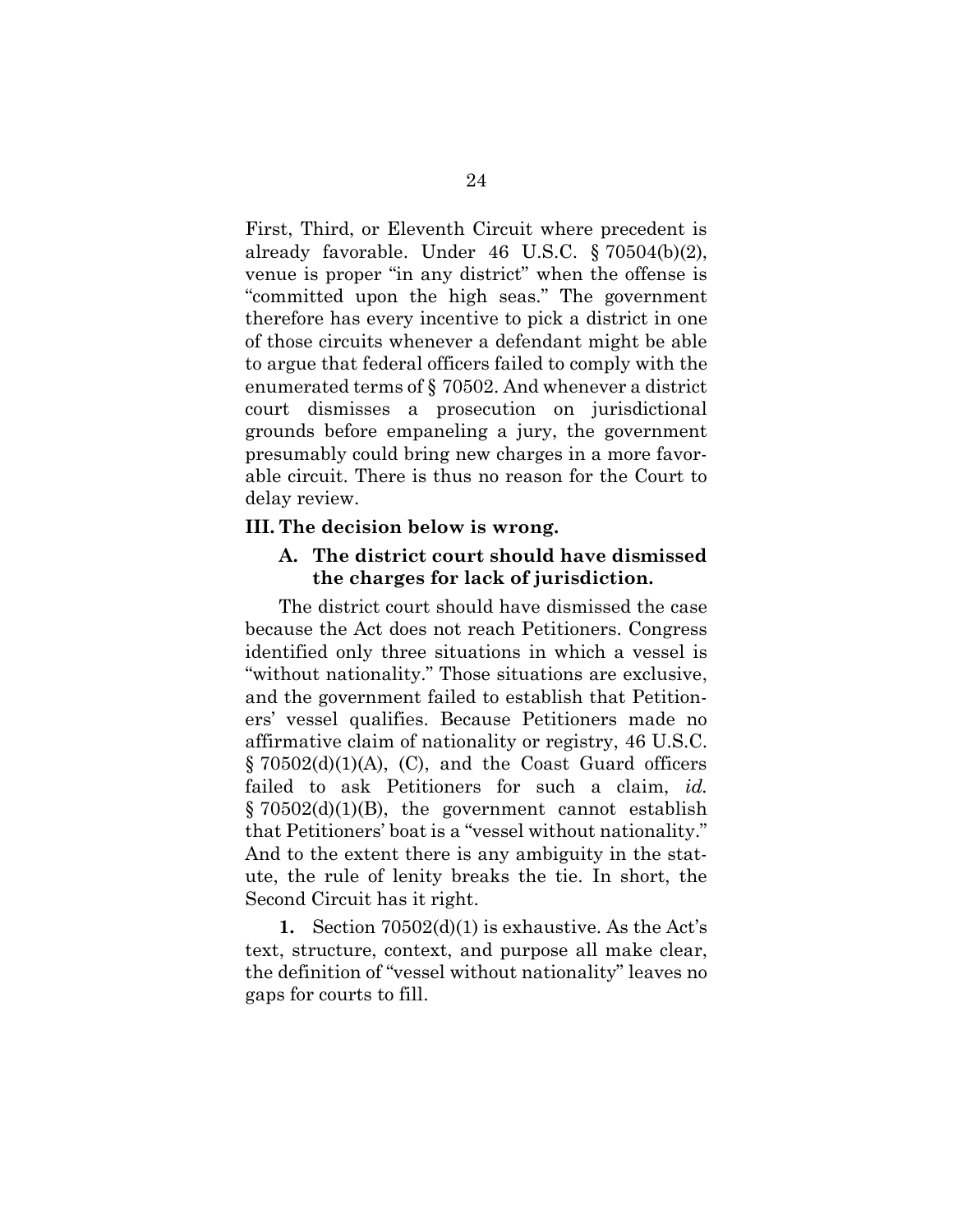*First*, because the Act reaches beyond America's shores, it applies only to the extent Congress spoke clearly. This Court presumes that Congress means to regulate beyond our borders only where Congress gives a "clear indication of an extraterritorial application." *Morrison v. Nat'l Austl. Bank Ltd.*, 561 U.S. 247, 255 (2010). That clear-statement rule reflects the recognition that the United States "does not rule the world," *Kiobel v. Royal Dutch Petrol. Co.*, 569 U.S. 108, 115 (2013) (citation omitted), and that applying U.S. law abroad risks engendering international discord, *see id.* at 115-16; *RJR Nabisco*, 136 S. Ct. at 2100. "The presumption against extraterritorial application helps ensure that the Judiciary does not erroneously adopt an interpretation of U.S. law that carries foreign policy consequences not clearly intended by the political branches." *Kiobel*, 569 U.S. at 116.

That presumption guides the analysis here. In determining whether a particular vessel beyond our borders is a "vessel without nationality," courts must ask whether Congress clearly stated that the Act covers such a vessel. "The question is not whether … 'Congress would have wanted'" the Act to reach certain vessels "if it had thought of the situation before the court," *RJR Nabisco*, 136 S. Ct. at 2100 (citation omitted), but whether Congress identified those vessels clearly. To satisfy that standard, Congress must "ha[ve] affirmatively and unmistakably instructed that the statute will" apply. *Id.* But Congress spoke with that clarity only as to the three kinds of vessels identified expressly in  $\S 70502(d)(1)$ . Congress made no statement, much less a clear one, about any other types of vessels.

*Second*, the MDLEA's structure likewise shows that Congress' list in  $\S 70502(d)(1)$  is exhaustive.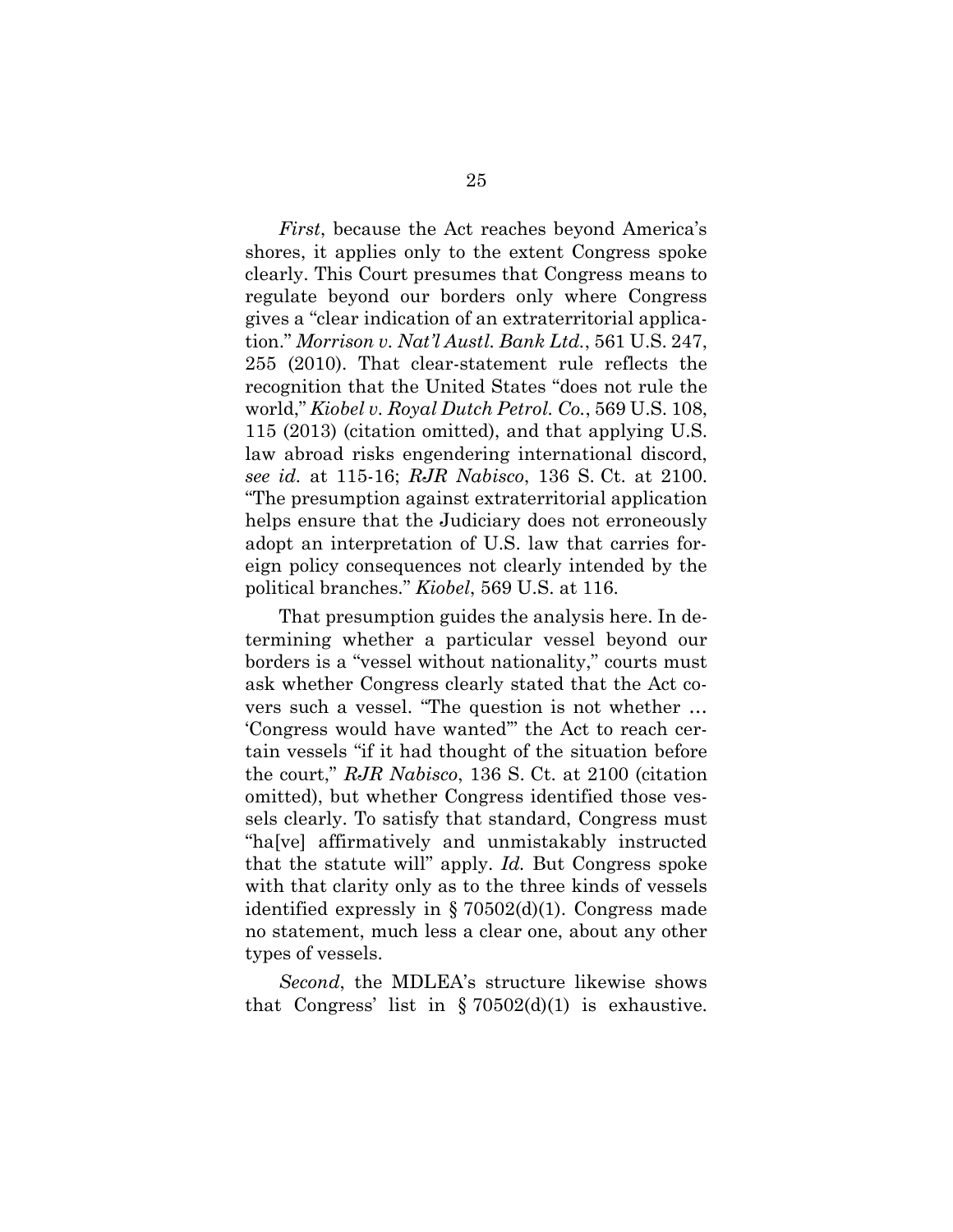Congress designed a comprehensive and reticulated jurisdictional scheme, leaving no room for judicial gap-filling. Jurisdiction turns on the layered definition of "covered vessel." 46 U.S.C. §§ 70503(a), 70504(a). The Act begins by identifying three types of "covered vessels." *Id.* § 70503(e). It then takes two of those vessels—"vessel of the United States" and "vessel subject to the jurisdiction of the United States" and provides further detailed definitions. *See id.* §§ 70502(b)(1), 70502(c)(1). For "vessel subject to the jurisdiction of the United States," the Act specifies six vessels that fit the bill. *Id.* § 70502(c)(1). The one at issue here, of course, is "a vessel without nationality." *Id.* § 70502(c)(1)(A). Finally, the Act further refines "covered vessel" by detailing three scenarios in which a vessel is "without nationality." *Id.* § 70502(d)(1). Two of those scenarios depend on a foreign nation's response to a claim of nationality. *Id.* § 70502(d)(1)(A), (C). The third scenario depends on whether an officer's request for a claim of nationality goes unanswered. *Id.* § 70502(d)(1)(B). This detailed, multilayered definition of "covered vessel" shows that Congress was leaving nothing to guesswork.

Several interpretive canons point in the same direction. The omitted-case canon says that "a matter not covered is to be treated as not covered." *Reading Law* 93. Applied here, that means vessels not identified under the comprehensive definition of "covered vessel" should not be looped in by courts. "To supply omissions transcends the judicial function." *Iselin v. United States*, 270 U.S. 245, 251 (1926). The negativeimplication canon gets at the same idea: the enumeration of many vessels that are "covered" by the Act "implies the exclusion of others." *Reading Law* 107. These principles dispel the "false notion that when a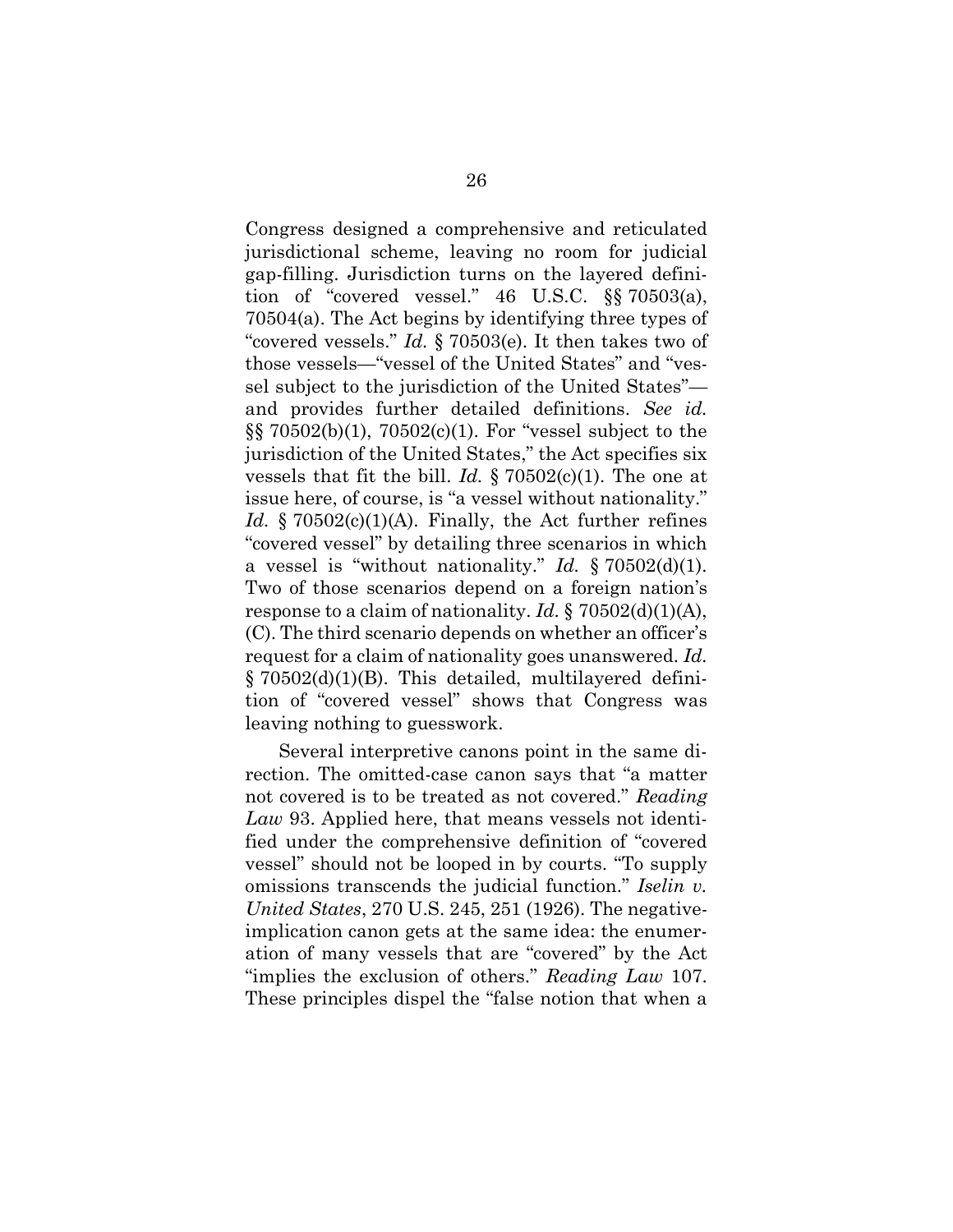situation is not quite covered by a statute, the court should reconstruct what the legislature would have done had it confronted the issue." *Id.* at 349.

The Act's detailed definitional structure also confirms that Congress knew it was legislating against a presumption against extraterritoriality such that it had to define "covered vessel" in a clear and unmistakable way. "Congress legislates against the backdrop of existing law." *Parker Drilling Mgmt. Servs., Ltd. v. Newton*, 139 S. Ct. 1881, 1890 (2019) (quotation omitted). And well before Congress passed the MDLEA, this Court had held that Congress must state clearly when and how far a law applies abroad. *Compare, e.g.*, *Benz v. Compania Naviera Hidalgo, S.A.*, 353 U.S. 138, 147 (1957), *with* Anti-Drug Abuse Act of 1986, Pub. L. 99-570, § 3202, 100 Stat. 3207 (the Act's precursor). Congress therefore knew that it needed to be precise when defining the Act's scope. So if Congress wanted the Act to reach some unenumerated vessels, it would have "affirmatively and unmistakably" said so. *RJR Nabisco*, 136 S. Ct. at 2100.

To be sure, Congress left out some vessels that may be stateless under customary international law, as discussed below. But statutes do not pursue perceived policy objectives "at all costs." *Hernandez*, 140 S. Ct. at 741-42 (quoting *Am. Express Co. v. Italian Colors Rest.*, 570 U.S. 228, 234 (2013)); *see also Rodriguez v. United States*, 480 U.S. 522, 525-26 (1987) (per curiam). The Judiciary's job is "to apply faithfully the law Congress has written," not "to rewrite a constitutionally valid statutory text under the banner of speculation about what Congress might have done had it faced a question that, on everyone's account, it never faced." *Henson v. Santander Consumer USA Inc.*, 137 S. Ct. 1718, 1725 (2017).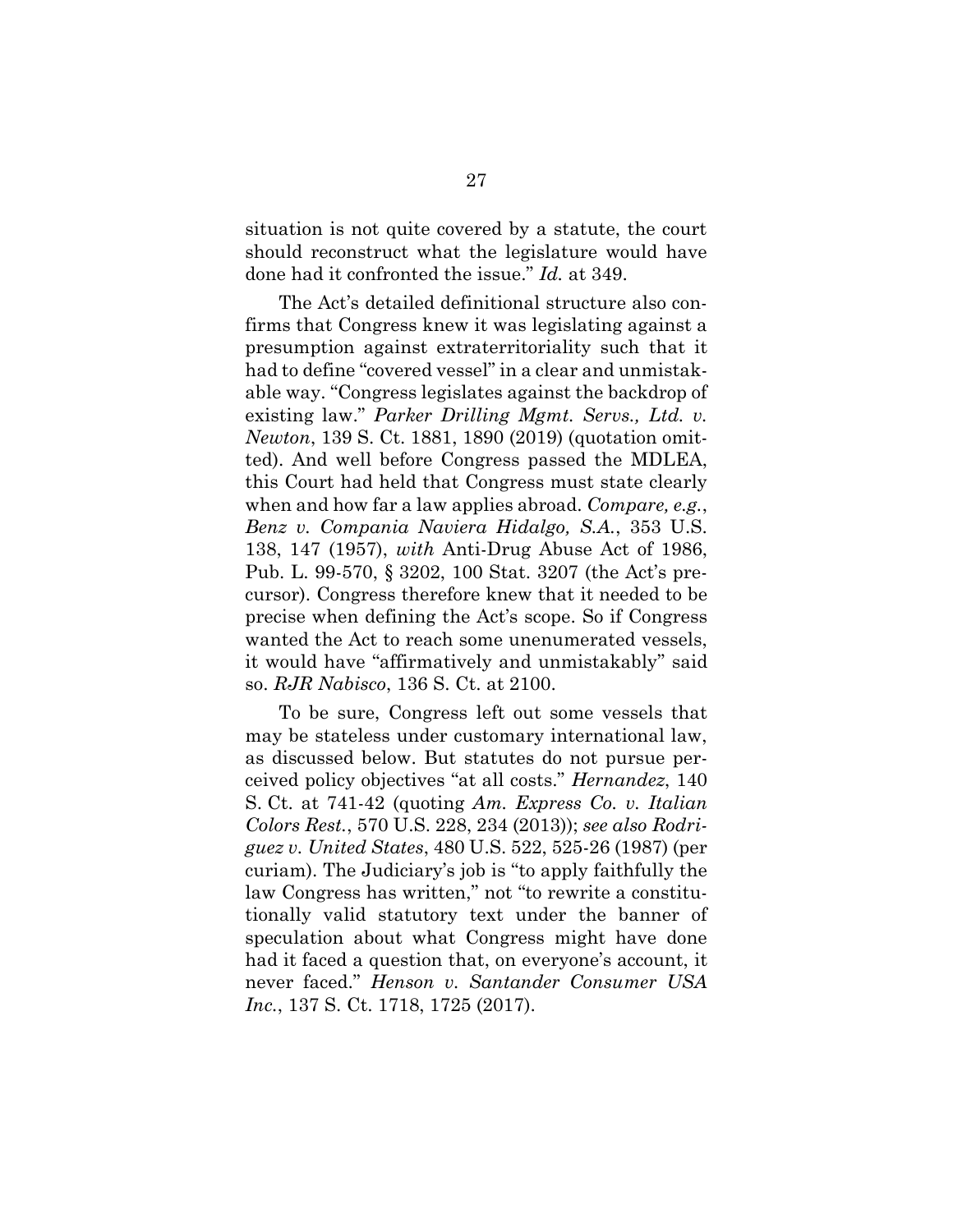*Third*, reading  $\S 70502(d)(1)$  as merely a list of examples would require courts to consult international law to fill the gaps. But the Act's text and structure show that Congress did *not* want courts resorting to international law to identify "vessel[s] without nationality." Congress knows how to invoke international law when it wants. *See Omni Cap. Int'l Ltd. v. Rudolf Wolff & Co.*, 484 U.S. 97, 106 (1987). Indeed, the Act defines various terms by reference to international law (the 1958 Convention on the High Seas), *see* 46 U.S.C.  $\S\S 70502(b)(2)(A),$  (c)(1)(B), (e)(1),  $70508(c)(2)$ (A). But it does not mention the 1958 Convention or any other international law when defining the phrase "vessel without nationality." Congress' decision not to define "vessel without nationality" in connection with the 1958 Convention "argues forcefully" that it did not want courts to do so either. *Omni Cap. Int'l*, 484 U.S. at 106.

**2.** Properly construed, the MDLEA does not reach Petitioners' vessel. Because § 70502(d)(1) is exhaustive, the officers had just "three ways" to show that Petitioners' vessel was "without nationality." *Prado*, 933 F.3d at 129. But none of those scenarios applies here. Petitioners' made no claim of nationality, so § 70502(d)(1)(A) and (C) do not apply. *See* App. 6a. That means jurisdiction turns on whether the Coast Guard officers asked Petitioners to make such a claim: Section 70502(d)(1)(B) covers the failure to make a claim only "on request" of an authorized U.S. officer. 46 U.S.C. § 70502(d)(1)(B); *see Prado*, 933 F.3d at 132. But no request was ever made. *See* App. 15a. The Coast Guard's "failure to follow statutorily prescribed steps" thus prevented the government from establishing jurisdiction. *Prado*, 933 F.3d at 132. The district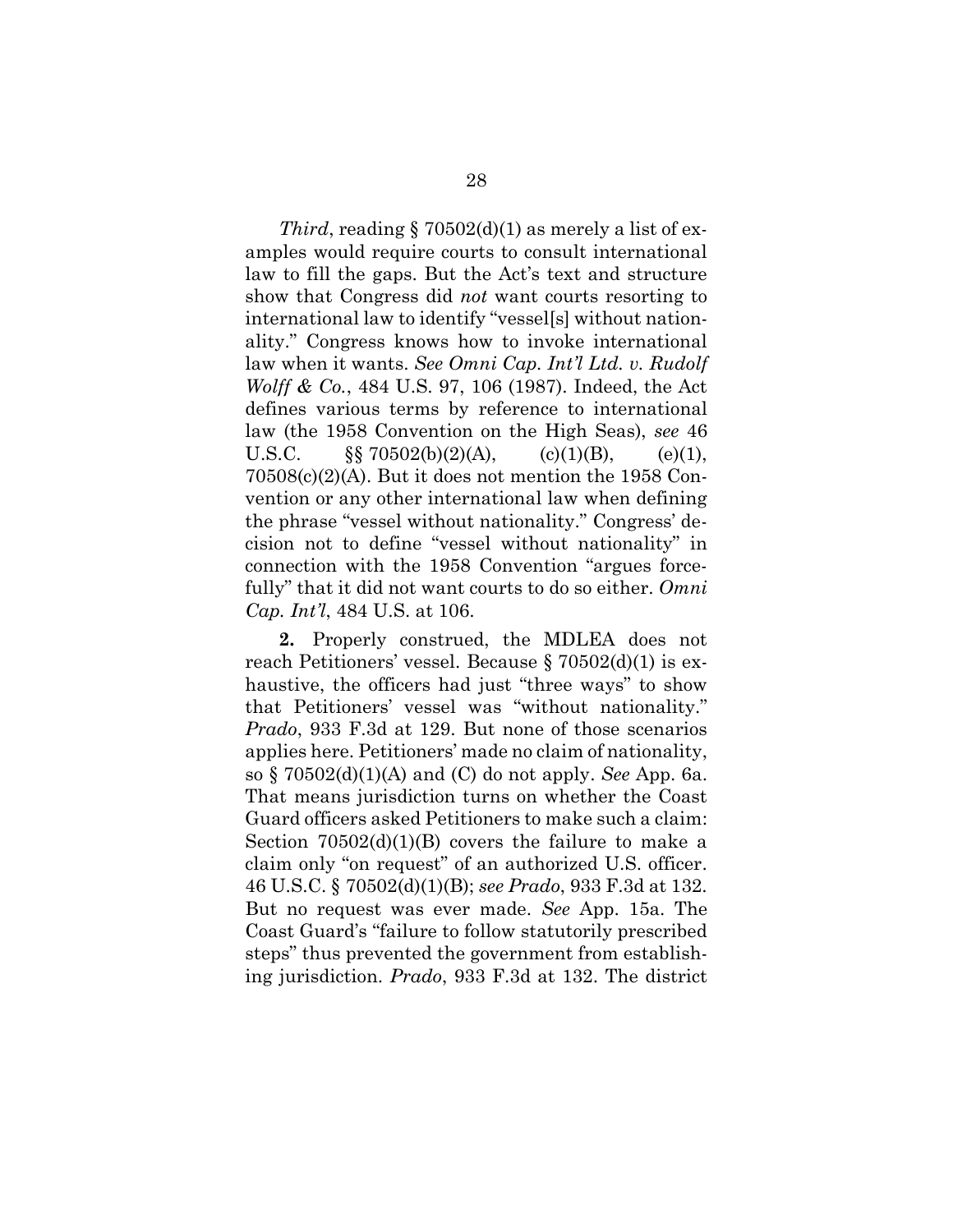court therefore should have dismissed the criminal charges against Petitioners.

**3.** Even assuming there is any ambiguity in the Act, the question should be resolved in favor of lenity. The rule of lenity, which requires courts to "construe penal laws strictly and resolve ambiguities in favor of the defendant," "serves three core values of the Republic": notice and due process; separation of powers; and a respect for liberty. *United States v. Nasir*, No. 18- 2888, 2021 WL 5173485, at \*10 (3d Cir. Nov. 8, 2021) (en banc) (Bibas, J., concurring). Like the presumption against extraterritoriality, the rule of lenity supplies a clear-statement principle: Where a criminal statute remains ambiguous after a court considers its "text, structure, history, and purpose," the court should choose the interpretation favoring the defendant. *Maracich v. Spears*, 570 U.S. 48, 76 (2013); *see Skilling v. United States*, 561 U.S. 358, 410 (2010). In other words, given two possible readings of a criminal statute, a court should not "choose the harsher alternative" unless Congress has "spoken in language that is clear and definite." *United States v. Bass*, 404 U.S. 336, 347 (1971) (citation omitted); *see also Abramski v. United States*, 573 U.S. 169, 203 (2014) (Scalia, J., dissenting); *Evans v. United States*, 504 U.S. 255, 289 (1992) (Thomas, J., dissenting). The rule applies equally to jurisdictional provisions and elements of an offense. *See, e.g.*, *Wiltberger*, 5 Wheat. at 95, 104-06 (Marshall, C.J.).

Of course, there is good reason to think that the rule of lenity does not apply here. The rule is not "in play" where "the text, context, and structure" of a statute "support [the defendant's] reading." *Van Buren v. United States*, 141 S. Ct. 1648, 1661 (2021). And text, context, and structure all support *Petitioners*. *Supra*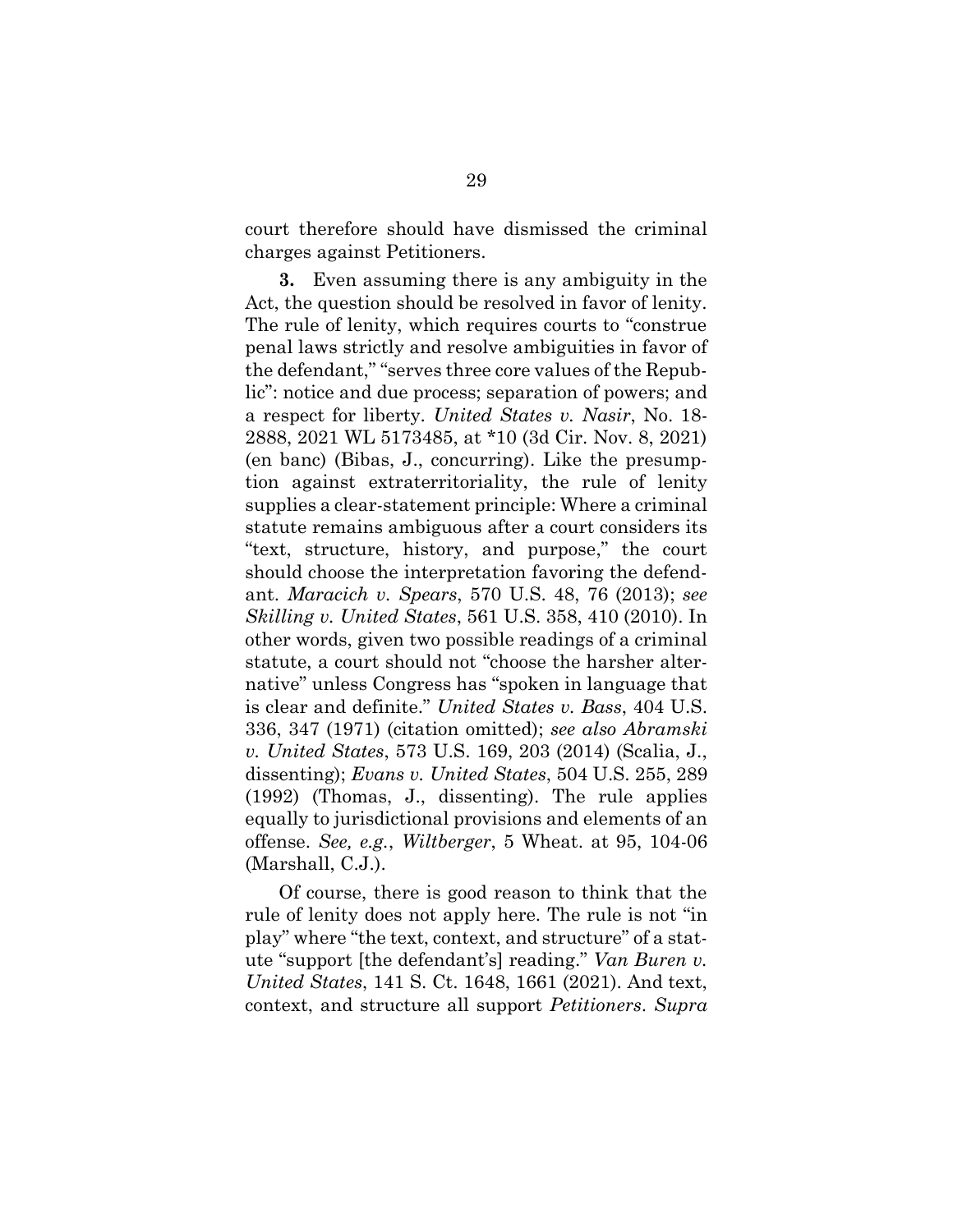pp. 24-28. That said, if any ambiguity remains, the rule of lenity breaks the tie in Petitioners' favor.

### **B. The Eleventh Circuit's analysis is flawed.**

<span id="page-39-0"></span>The Eleventh Circuit held that the list in § 70502(d)(1) is nonexhaustive for a single reason: Congress introduced it with the word "includes." App. 10a-11a. The court observed that *Reading Law* says that "the word *include* does not ordinarily introduce an exhaustive list," *Reading Law* 132; App. 10a-11a, and that  $\S 70502(d)(1)$  says "includes" while § 70502(e) says "includes only." But those observations do not bear the weight the court placed on them.

**1.** The word "includes" does not support reading § 70502(d)(1) as an exhaustive list. *First*, the court failed to heed *Reading Law*'s warnings that "[n]o canon of interpretation is absolute," because "different clues often point in different directions." *Reading Law* 59. And the word "includes" is at best just one clue. Although the word is presumed to introduce a nonexclusive list, *see id.* at 132, that principle is not a strict rule but a rebuttable presumption, *see id.* at 51. Indeed, courts "have not invariably" interpreted the word "include" to precede a nonexclusive list. *Id.* at 133 (citation omitted).

Here, a number of other textual clues, discussed above and below, rebut any such presumption that  $\S 70502(d)(1)$ 's use of the word "includes" means its list is nonexclusive. For example, no fewer than four other principles of statutory construction suggest that the Congress defined "vessel without nationality" to its limit. *See supra* pp. 25-27 (discussing the presumption against extraterritoriality and other interpretive canons).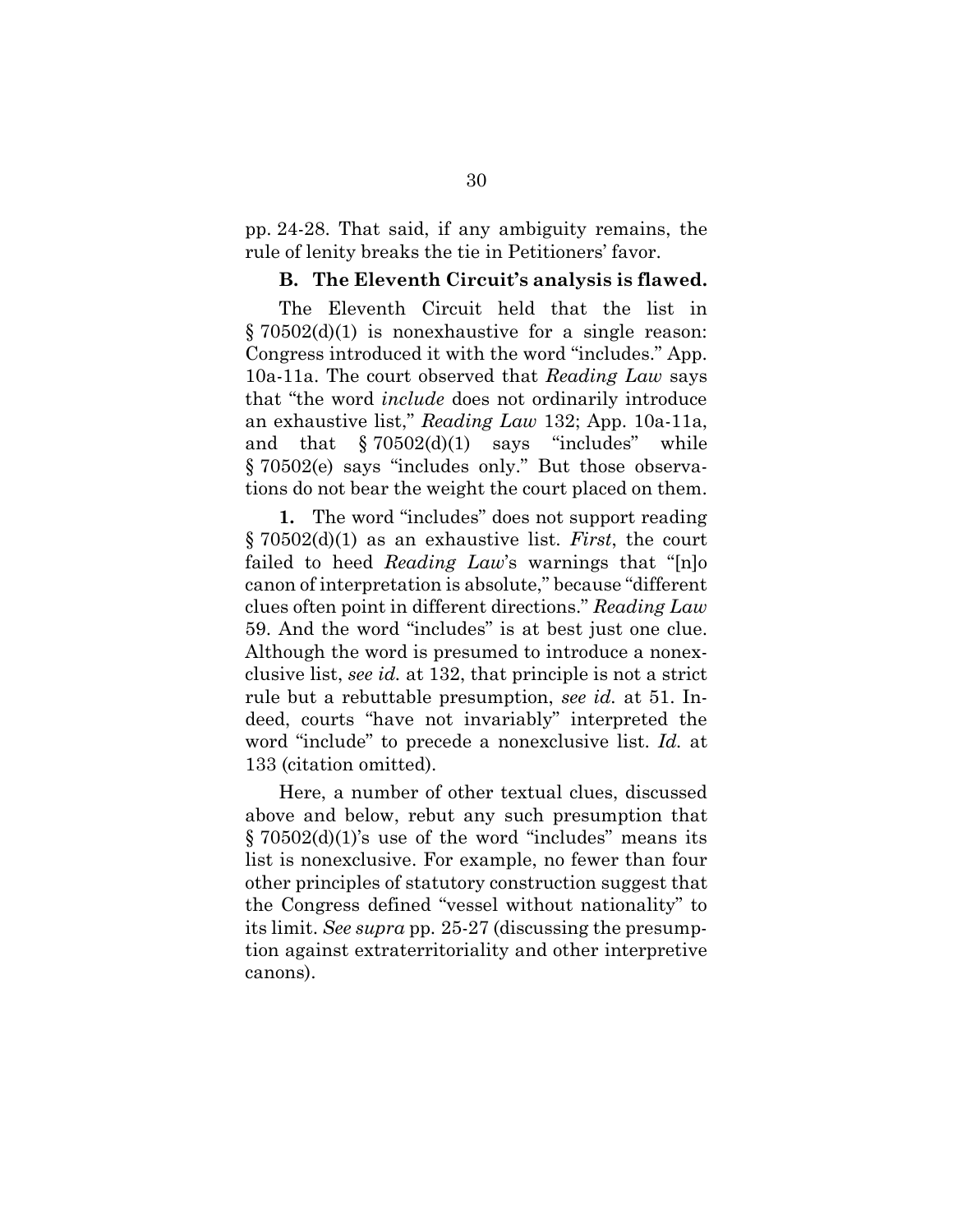*Second*, the structure of the Act likewise rebuts any presumption that the word "includes" requires nonexclusivity. As discussed, *see supra* pp. 25-26, Congress defined "covered vessel" in great detail, essentially stripping the term to its parts. Congress likely did so given the clear-statement rule supplied by the presumption against extraterritoriality, *see Morrison*, 561 U.S. at 255, not to mention the rule of lenity. Yet the Eleventh Circuit took none of that into consideration. Instead, it fixated on the word "includes" without taking a "wider look at the statute's structure." *Romag Fasteners, Inc. v. Fossil, Inc.*, 140 S. Ct. 1492, 1495 (2020). Had the court of appeals looked to "the statutory context," it would have seen that the word "includes" "does not bear the heavy weight" it once thought. *Nat'l Ass'n of Mfrs. v. Dep't of Def.*, 138 S. Ct. 617, 629 (2018).

**2.** Congress' use of "includes only" in § 70502(e) likewise doesn't show that the term "includes" in § 70502(d)(1) introduces a nonexclusive list. For starters, the same interpretive principles discussed above likewise rebut any presumption that "only" must accompany "includes" to introduce an exhaustive list. Section  $70502(d)(1)$  sets out a comprehensive set of circumstances as part of a broader but always detailed definition. Congress did not need to use the word "only" because two clear-statement rules—the presumption against extraterritoriality and the rule of lenity—prohibit inferring gaps from Congress' silence. *See supra* pp. 25-30. Given those principles, the MDLEA can reach only those vessels that Congress "clearly" identified, *see, e.g.*, *RJR Nabisco*, 136 S. Ct. at 2100. And although the Act clearly applies abroad to "covered vessels," such as a "vessel without nationality," it does *not* make clear that a "vessel without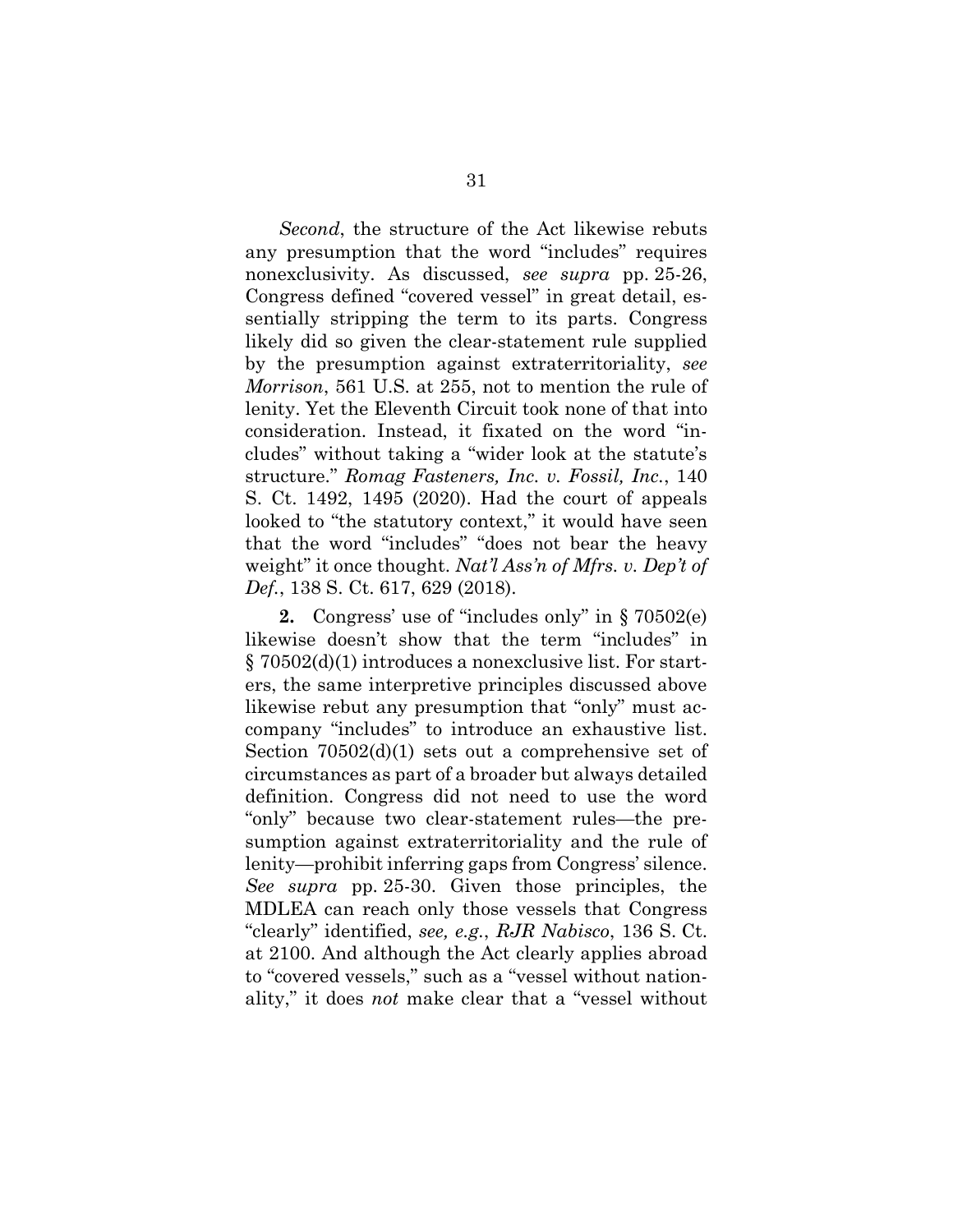nationality" can be something other than one of the three nationless vessels that Congress specifically listed. At most, all one can say is that "Congress would have wanted" the Act to apply to nationless vessels that it did not expressly contemplate. Even as a general matter, however, "[t]he question … is not what Congress 'would have wanted' but what Congress enacted." *Republic of Argentina v. Weltover, Inc.*, 504 U.S. 607, 618 (1992). That principle applies with special force when Congress reaches overseas. Congress must "affirmatively and unmistakably" authorize such applications. *RJR Nabisco*, 136 S. Ct. at 2100. Only the express terms of  $\S 70502(d)(1)(A)$ , (B), and (C) satisfy that test.

There's yet another reason  $\S 70502(d)(1)$  can't be just a list of examples drawn from "customary international law," as the Eleventh Circuit held. App. 11a. As discussed, Congress chose *not* to invoke international law when defining "vessel without nationality." *Supra* p. 28. Reading "includes" to redefine "vessel without nationality" to mirror international law "read[s] into" the Act "words that aren't there." *Romag Fasteners*, 140 S. Ct. at 1495. But courts, of course, do not hold the legislative pen. What makes the holding "doubly" wrong is the fact that Congress cited international law "elsewhere in the very same statutory provision." *Id.*

Had Congress meant to reach vessels like Petitioners', it could have said so. But Congress did not seek to stop drug trafficking at all costs. *See, e.g.*, *Henson*, 137 S. Ct. at 1725; *Am. Express*, 570 U.S. at 234. Instead, it balanced the United States' interest in fighting drug trafficking with foreign nations' interest in retaining sovereignty. How to strike that balance was a policy question for Congress, not the courts.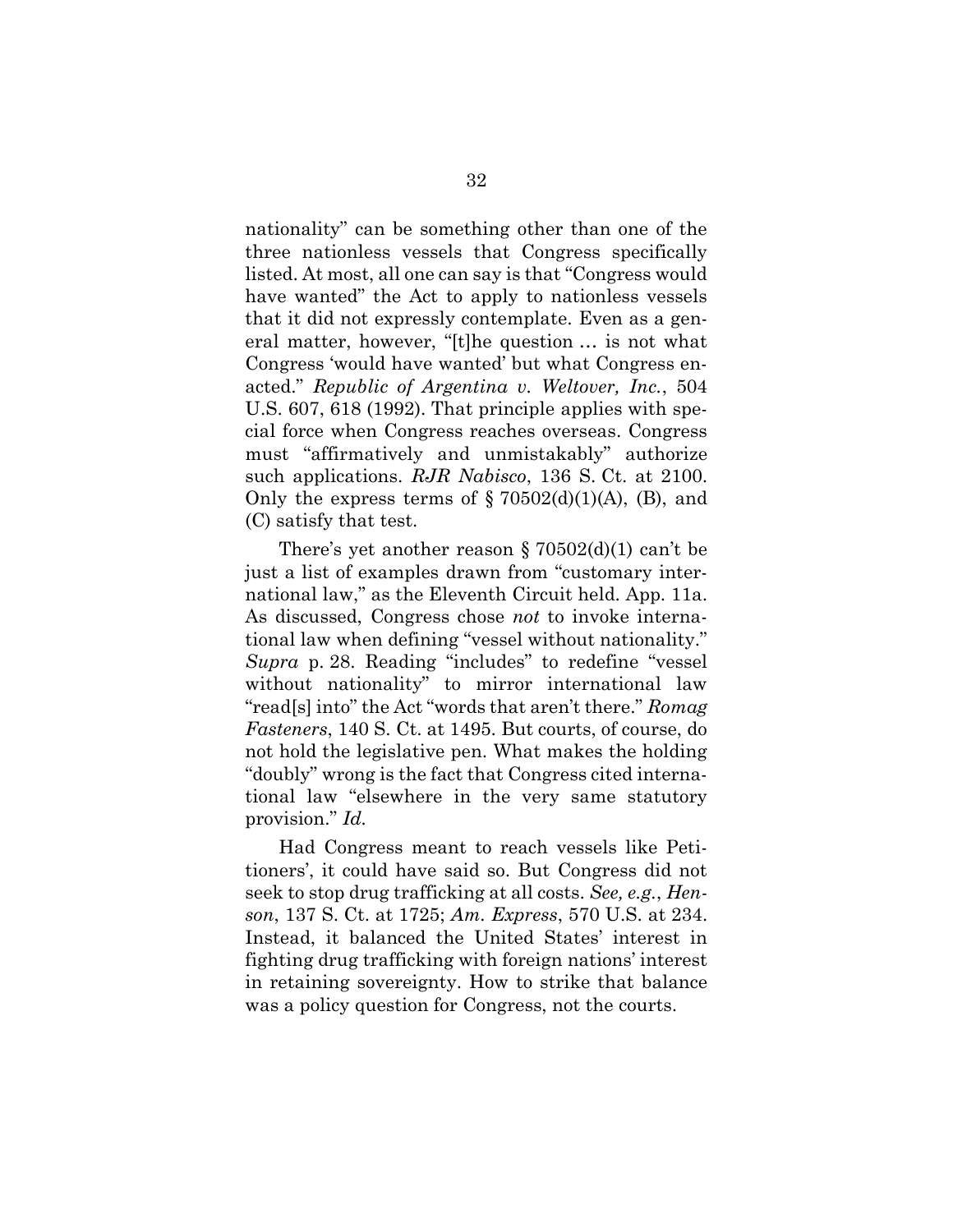### *\* \* \**

The courts of appeals are split 3–1 over an important question of federal law: how to interpret a jurisdictional provision in a statute carefully calibrated to apply extraterritorially while avoiding international friction. The conflict is clear and outcome-determinative, as this case shows. Had Petitioners been charged in New York rather than Alabama, they would today be free men. Indeed, the Eleventh Circuit here expressly "acknowledge[d]" that the Second Circuit "reached the opposite conclusion" on "a similar set of facts." App. 17a-18a. But it is the Eleventh Circuit that has the test wrong. Congress knows it must speak clearly to legislate beyond the Nation's borders or enact criminal prohibitions. As Chief Justice Marshall put it, "It is the legislature, not the Court, which is to define a crime, and ordain its punishment." *Wiltberger*, 5 Wheat. at 95. And the MDLEA's clear text for identifying "vessel[s] without nationality" specifies only three scenarios, none of which applies here. Only this Court can resolve the disagreement and prevent international discord by ensuring that federal courts, federal law enforcement officers, and foreign nations all know what Congress commands.